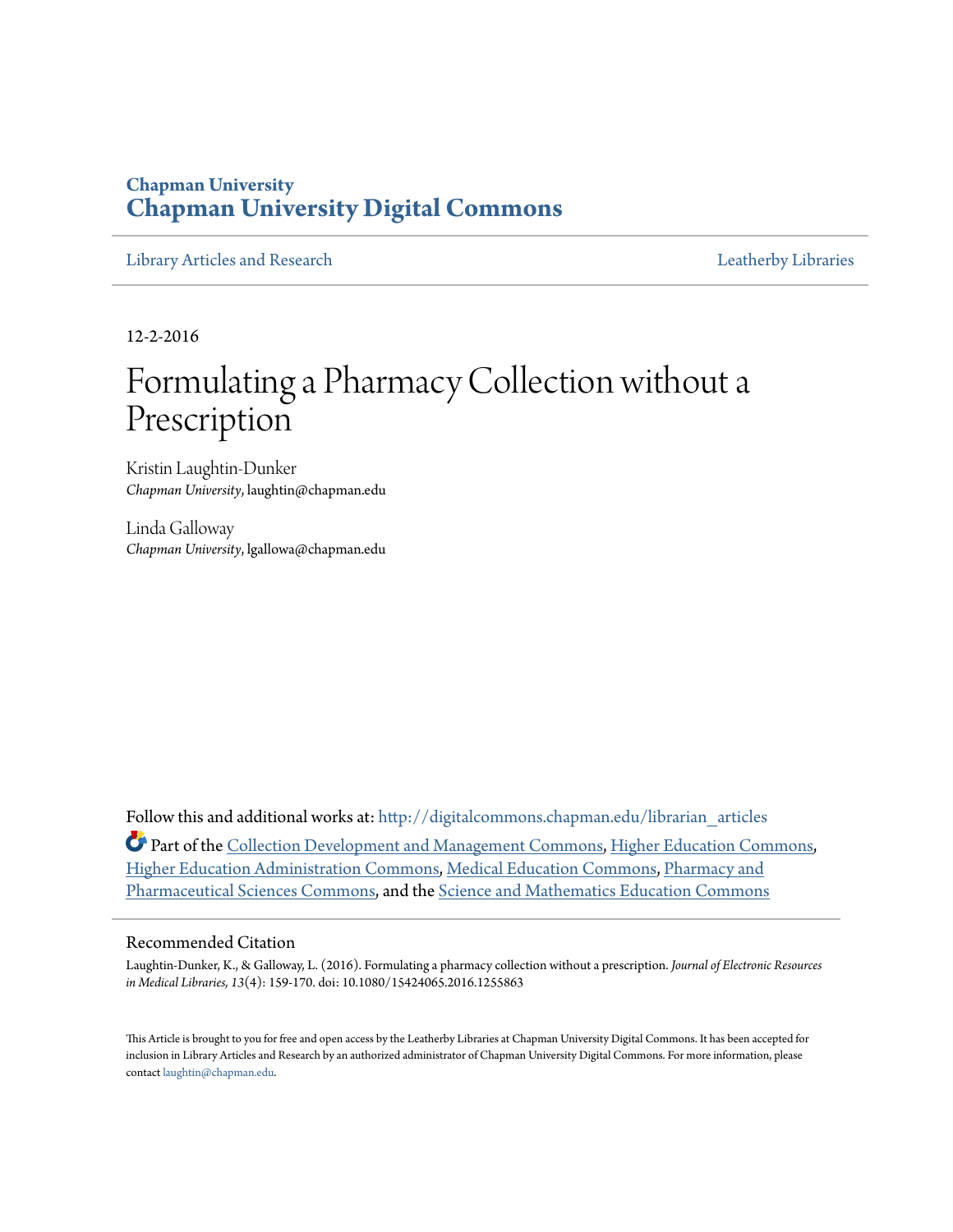## Formulating a Pharmacy Collection without a Prescription

#### **Comments**

This is an Accepted Manuscript of an article published in *Journal of Electronic Resources in Medical Libraries*, volume 13, issue 4, in 2016, available online: [http://www.tandfonline.com/10.1080/](http://www.tandfonline.com/10.1080/15424065.2016.1255863) [15424065.2016.1255863.](http://www.tandfonline.com/10.1080/15424065.2016.1255863) It may differ slightly from the final version of record.

#### **Copyright** The authors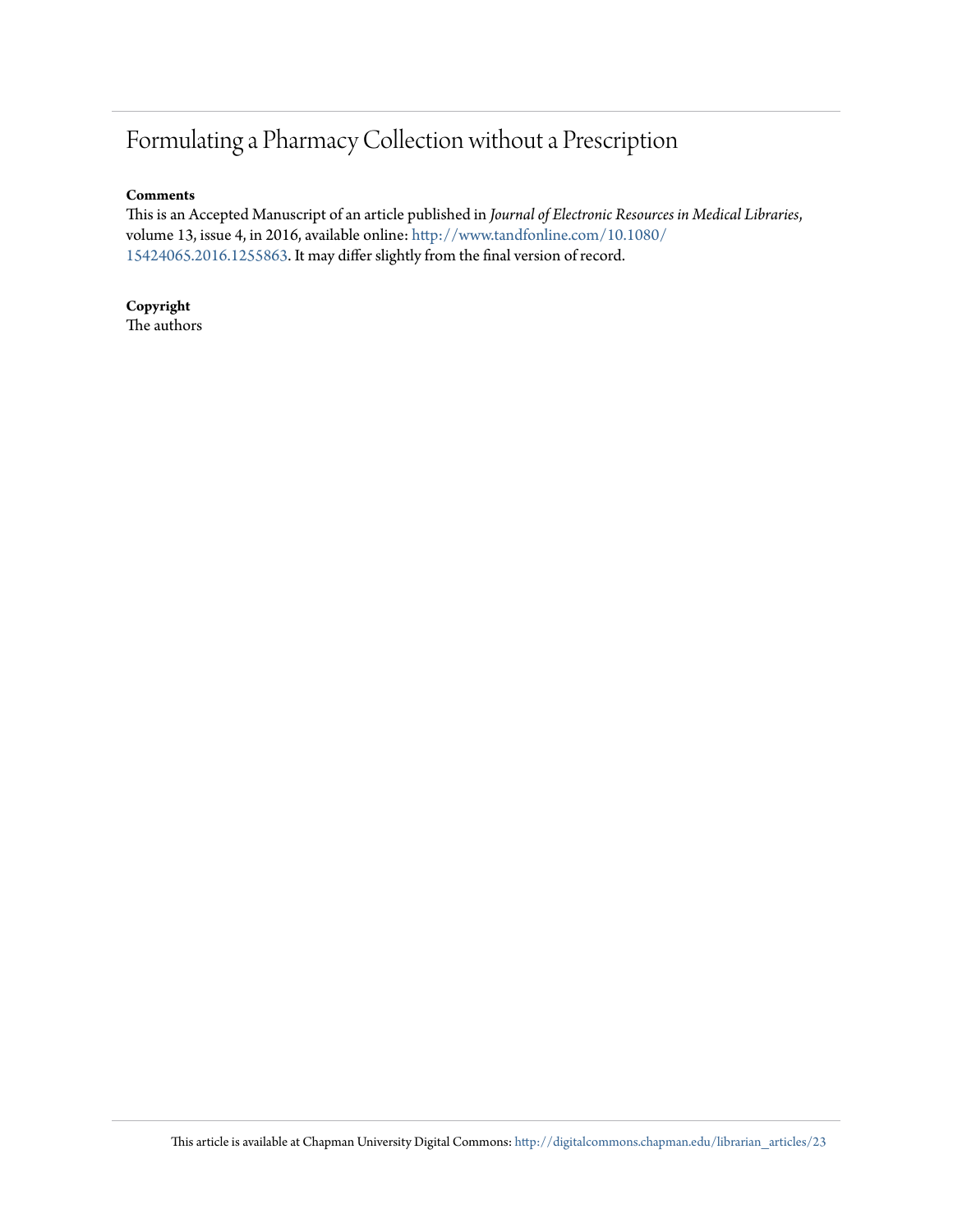#### **FORMULATING A PHARMACY COLLECTION WITHOUT A PRESCRIPTION**

#### **Running Head Title: Formulating a Pharmacy Collection**

**Keywords:** collection development, collection building, pharmacy collections, medical librarianship, health science collections

#### **Abstract:**

Librarians without a background in the health sciences were tasked with building a collection to support a new pharmacy school at a traditionally liberal arts institution. With little subject expertise the team assessed current holdings, conducted a review of recommended resources, and collaborated with faculty to prioritize acquisitions to support the developing program as funds became available. The hire of a health sciences librarian provided new opportunities for assessment as well as continued collecting. Altogether, this process allowed for the creation of recommended best practices that can be adopted by any librarian procuring resources to support new health science programs.

#### **Acknowledgements:**

The authors would like to thank Julie Artman for her editorial assistance, as well as all the help she provided as the Chair of Collection Management in creating the new pharmacy collection. They would also like to thank Doug Dechow, Jessica Bower, Brett Fisher, Andrew Valbuena, Kevin Ross, and Charlene Baldwin for their roles in library support for the School of Pharmacy.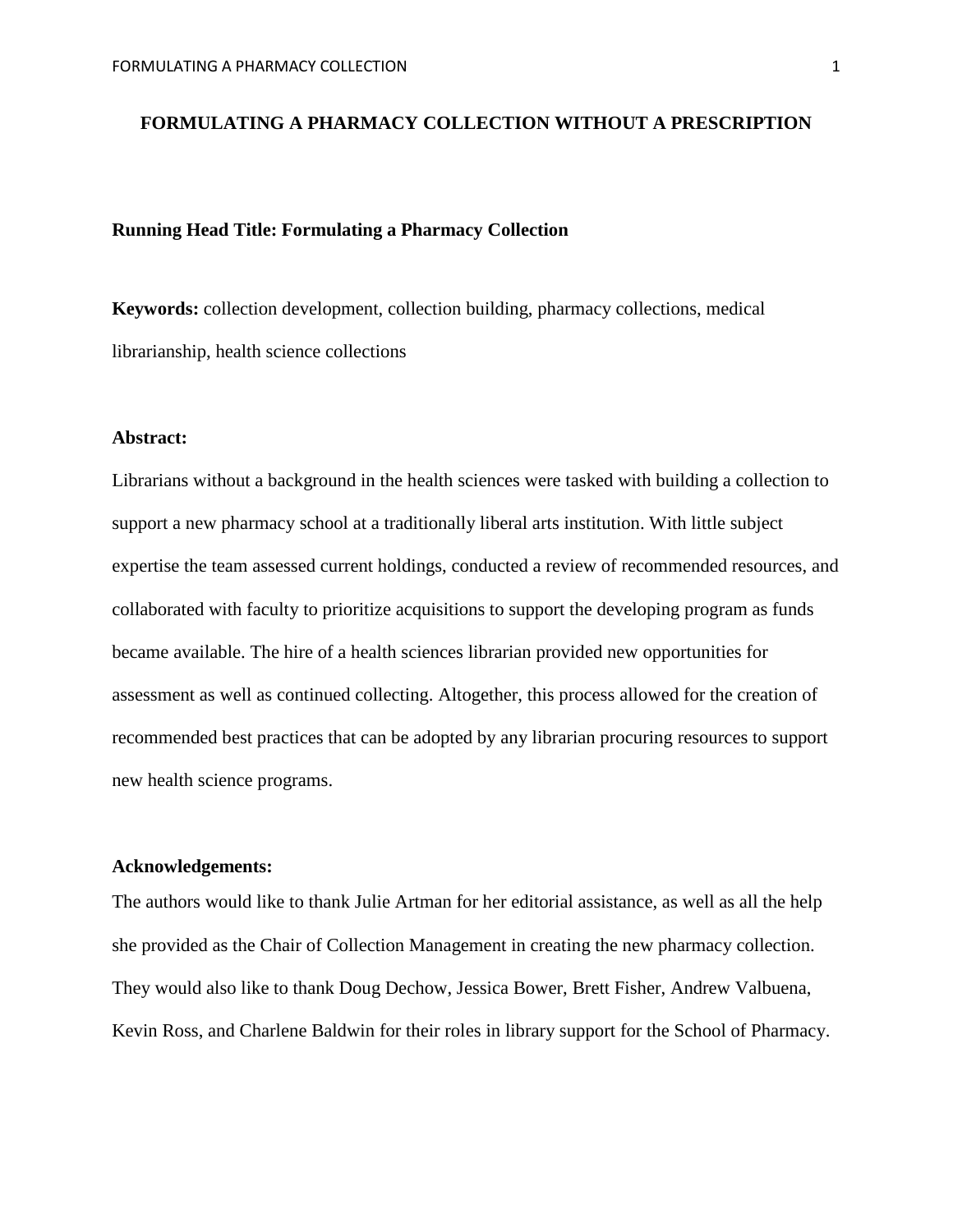#### **Introduction**

Chapman University's 2013-2018 strategic plan called for the institution to move in a new direction: instead of remaining a traditionally liberal arts institution, the university would establish a host of graduate health science programs at a new facility fifteen miles south of the original campus. The first was a new pharmacy school, scheduled to admit its first class in the fall of 2015. Its library resources, like those of every other program except for law, would be handled by the main Leatherby Libraries on the original campus. With few relevant resources and no librarians with a health science background, building a collection to support an entire pharmacy school was a tall order. However, despite their lack of subject expertise, a team of librarians was able to develop a robust pharmacy collection through consultation of professional resources, long-range planning, and close collaboration with faculty and resource providers. This paper will describe the process of building a collection before a program admits its first student, and how the collection development team facilitated a faculty invested in the library's resources.

#### **Literature Review**

Though many have written about selection and maintenance of existing health science library collections, few have focused on pharmacy or the challenges to non-health science librarians tasked with building a collection from scratch. The most comprehensive are Shearer and Nagy, who describe the efforts of the then-new Florida State University College of Medicine Medical Library to build a medical collection by analyzing journal subscription lists of peer academic medical libraries to create a selection guide, then collaborating with faculty and administrators to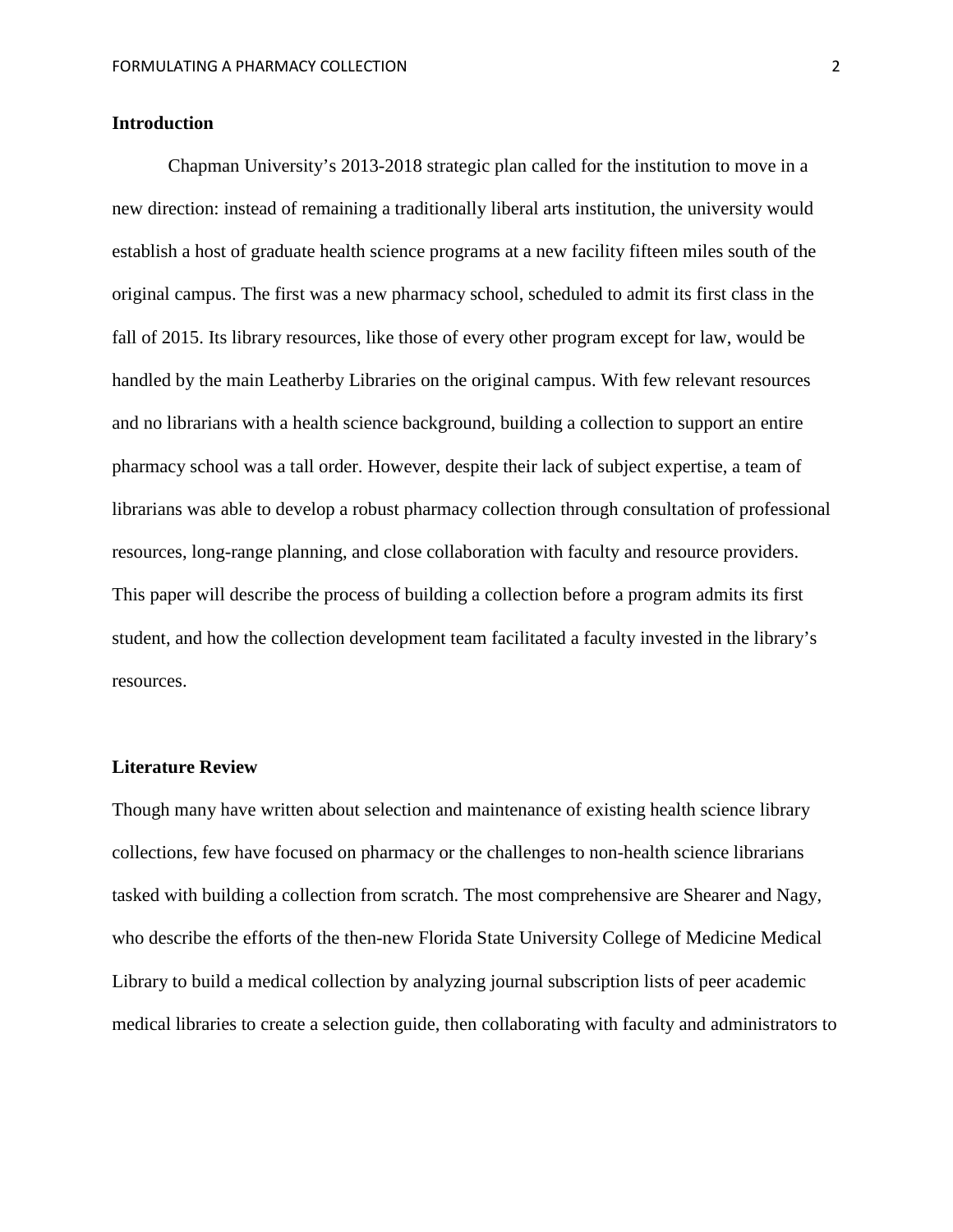narrow that down to a core list of journal titles.<sup>[1](#page-4-0)</sup> This iterative process began several months before the start of classes at the College of Medicine and continued throughout the first few years of instruction. In contrast to Chapman University, they eliminated titles related to pharmacy and other specialized areas of the health sciences from their consideration, focusing on more traditional medical topics in line with the mission and curriculum of their College of Medicine. Shearer, Klatt, and Nagy later evaluated the collection they had created, relying on usage data, appearance on core title lists, relevancy to their user base, and cost-effectiveness. [2](#page-4-1) Shedlock and Walton describe the use of Doody's Core Titles in the Health Sciences as a selection guide for collecting core titles in various health science disciplines, and notes that titles thereon are selected by content specialists and health science librarians who are experts in each field.<sup>[3](#page-4-2)</sup> McKnight compares four health science selection guides, including Doody's, from the perspective of a hospital librarian with less funding than a typical academic library. [4](#page-4-3) Simpson, Coghill, and Greenstein examine the collection of electronic resources at health science libraries,

<span id="page-4-0"></span> <sup>1</sup> Barbara S. Shearer and Suzanne P. Nagy, "Developing an Academic Medical Library Core Journal Collection in the (Almost) Post-Print Era: The Florida State University College of Medicine Medical Library Experience," *Journal of the Medical Library Association: JMLA* 91, no. 3 (July 2003).

<span id="page-4-1"></span><sup>2</sup> Barbara S. Shearer, Carolyn Klatt, and Suzanne P. Nagy, "Development of a New Academic Digital Library: A Study of Usage Data of a Core Medical Electronic Journal Collection," *Journal of the Medical Library Association : JMLA* 97, no. 2 (April 2009), doi: 10.3163/1536-5050.97.2.005.

<span id="page-4-2"></span><sup>&</sup>lt;sup>3</sup> James Shedlock and Linda J. Walton, "Developing a Virtual Community for Health Sciences Library Book Selection: Doody's Core Titles," *Journal of the Medical Library Association: JMLA* 94, no. 1 (January 2006).

<span id="page-4-3"></span><sup>4</sup> Michelynn McKnight, "Health Sciences Resource Selection Guides: A Comparative Review," *Journal of Hospital Librarianship* 13, no. 2 (April 2013): 98–112, doi: 10.1080/15323269.2013.770369.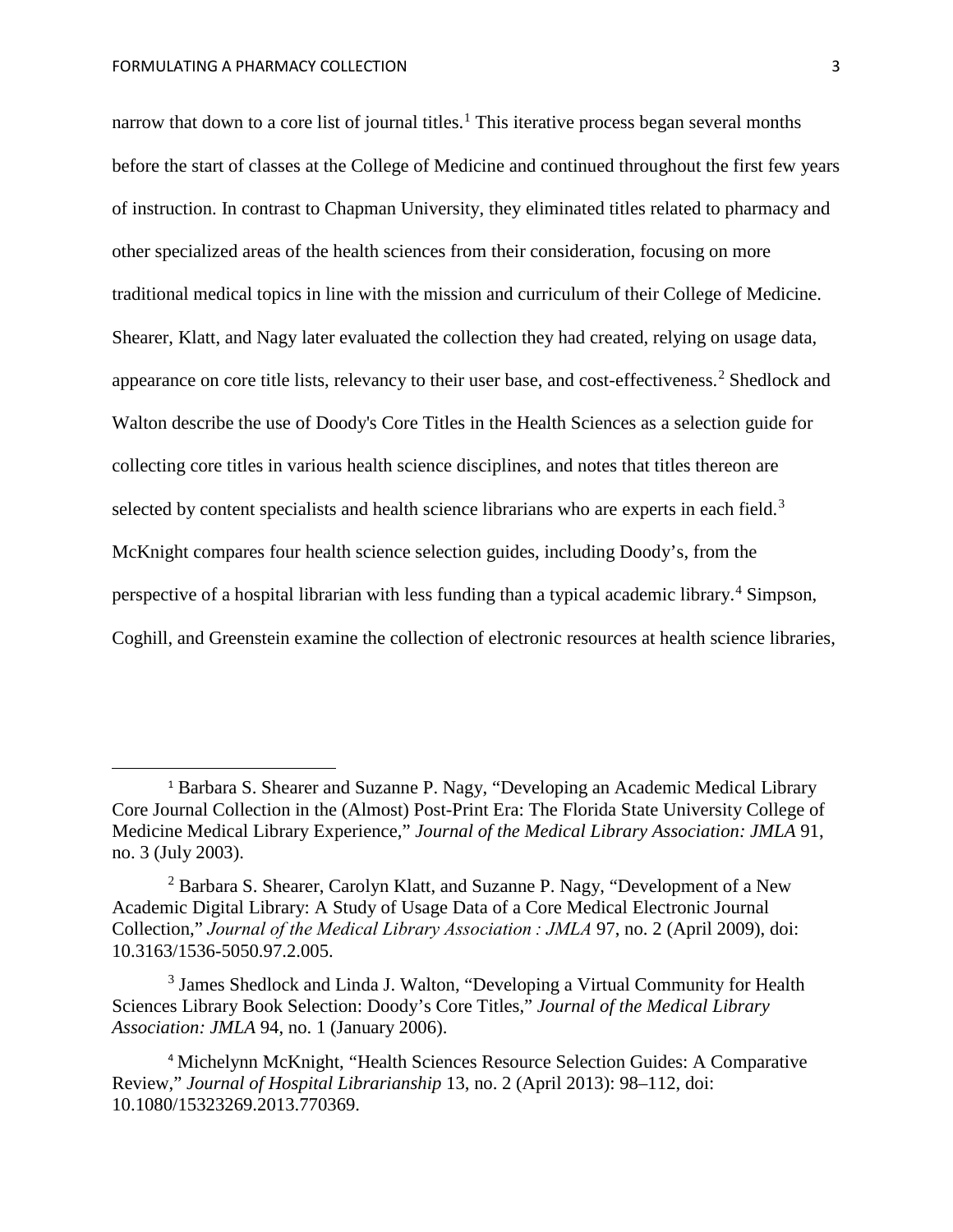and emphasize the importance of an electronic resources librarian without giving specific advice for selecting materials. [5](#page-5-0)

Most other research on health science collection development assumes an existing collection. Hendrix and Hasman examine collection development and evaluation policies as they relate to test preparation materials for the United States Medical Licensing Examination and the National Board Dental Examination. They found that most medical academic libraries rely on faculty and student feedback or online trials, finances, and official collection development policies to shape their collecting activity. [6](#page-5-1) Blecic, Hollander, and Lanier surveyed academic health science libraries in the late 1990s and found a decline in the use of approval plans and blanket orders as resource collection shifted from print to electronic; they stressed the need for cooperative collection development in response, but did not provide ideas or criteria for selecting new materials.<sup>[7](#page-5-2)</sup> Papadakos et al. compared the actual collection practices of consumer health libraries as compared to their official collection development policies. Although they commented on the lived experiences of health science librarians, they did not offer many suggestions for librarians looking to build a health science collection.<sup>[8](#page-5-3)</sup>

<span id="page-5-0"></span> <sup>5</sup> Susan Nash Simpson, Jeffrey G. Coghill, and Patricia C. Greenstein, "The Electronic Resources Librarian in the Health Sciences Library: An Emerging Role," *Journal of Electronic Resources in Medical Libraries* 2, no. 1 (February 22, 2005), doi: 10.1300/J383v02n01\_03.

<span id="page-5-1"></span><sup>6</sup> Dean Hendrix, and Linda Hasman, "A Survey of Collection Development for United States Medical Licensing Examination (USMLE) and National Board Dental Examination (NBDE) Preparation Material," *Journal of the Medical Library Association : JMLA* 96, no. 3 (July 2008), doi: 10.3163/1536-5050.96.3.006.

<span id="page-5-2"></span><sup>7</sup> Deborah D. Blecic, Sue Hollander, and Don Lanier, "Collection Development and Outsourcing in Academic Health Sciences Libraries: A Survey of Current Practices," *Bulletin of the Medical Library Association* 87, no. 2 (April 1999).

<span id="page-5-3"></span><sup>8</sup> Janet Papadakos et al., "What Criteria Do Consumer Health Librarians Use to Develop Library Collections? A Phenomenological Study," *Journal of the Medical Library Association : JMLA* 102, no. 2 (April 2014), doi: 10.3163/1536-5050.102.2.003.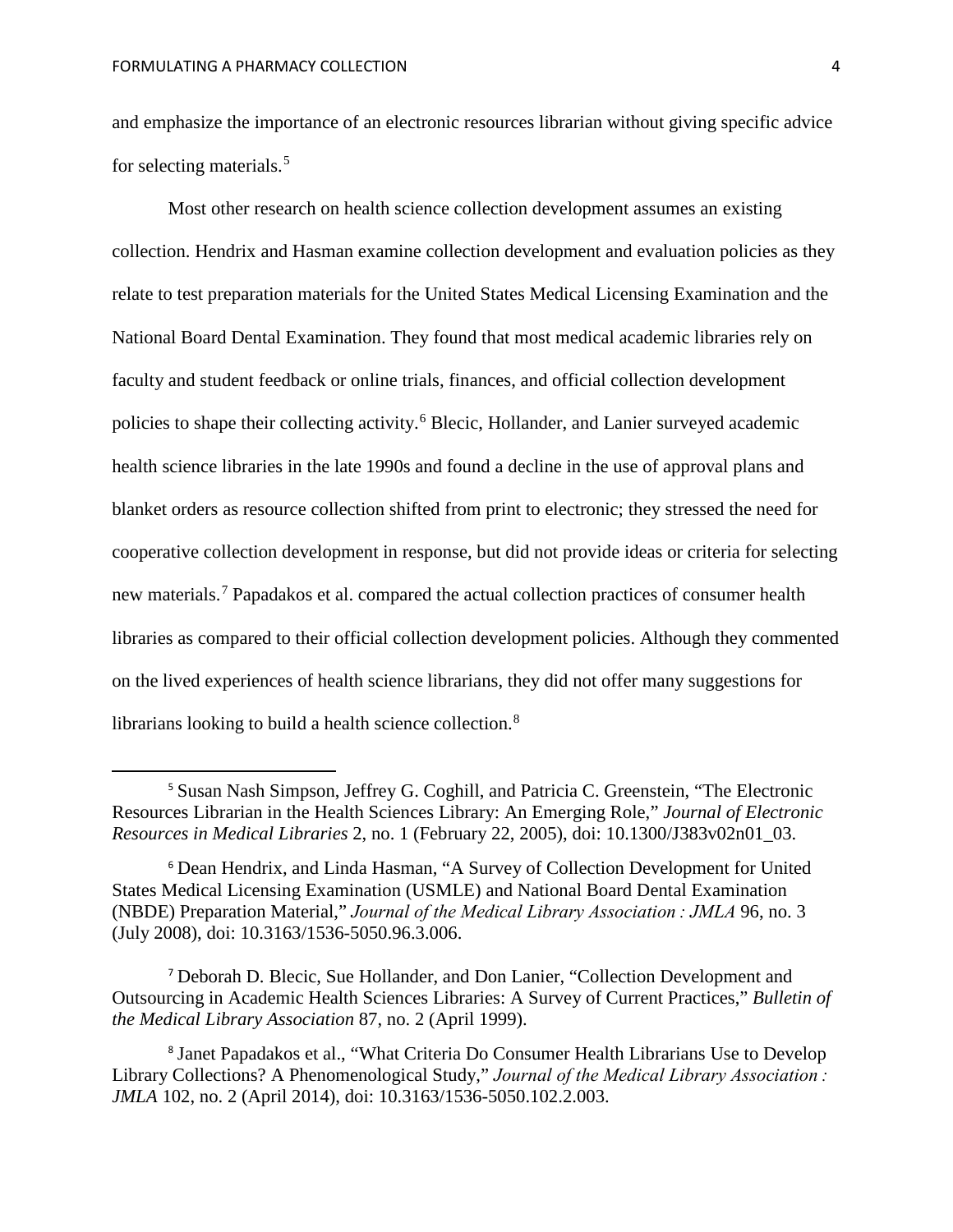A large proportion of the literature focuses on collection maintenance and evaluation of existing materials rather than selection of new content. Thompson, Toedter, and D'Agostino discuss medical collection evaluation and development based on patron needs at a teaching hospital, in consultation with "liaison" users such as residents, residency program directors, the chief medical officer, and the assistant chief nursing officer. [9](#page-6-0) They considered factors such as usage, interlibrary loan requests, and inclusion of one of several lists. Hopkins and Summer-Ables emphasize the use of statistics to evaluate existing medical collections and develop continuing collection policies.<sup>[10](#page-6-1)</sup> Hu (2016) describes a project to replace access to ebooks in a discontinued database with equivalent versions from other vendors, prioritized after evaluating usage, and stresses the importance of obtaining perpetual access when possible.<sup>[11](#page-6-2)</sup> Crawley-Low (2002) describes an effort by librarians at a veterinary medicine library to evaluate an existing toxicology collection through list-checking, citation analysis, classified profiles, and usage.<sup>[12](#page-6-3)</sup>

The few articles specifically related to collection development for pharmacy materials tend to focus on one segment of the collection maintenance lifecycle, and are predominantly written by health science librarians and professional pharmacists. Beckett, Cole, Rogers, Bickett, Seeger, and McDaniel detail the process a team of pharmacists and pharmacy librarians used to update the American Association of Colleges of Pharmacy's *Core Journals List* as a guide for

<span id="page-6-1"></span><sup>10</sup> Mark E. Hopkins and Joy E. Summers-Ables, "E-Resources in Academic Medical Libraries: Analysis of Statistics to Inform Policy and Practice," *Journal of Electronic Resources in Medical Libraries* 10, no. 2 (April 2013), doi: 10.1080/15424065.2013.792554.

<span id="page-6-2"></span><sup>11</sup> Estelle Hu, "Finding Alternatives When a Major Database Is Gone," *Journal of the Medical Library Association : JMLA* 104, no. 2 (April 2016), doi: 10.3163/1536-5050.104.2.011.

<span id="page-6-3"></span><sup>12</sup> Jill V. Crawley-Low, "Collection Analysis Techniques Used to Evaluate a Graduate-Level Toxicology Collection," *Journal of the Medical Library Association* 90, no. 3 (July 2002).

<span id="page-6-0"></span> <sup>9</sup> Lora L. Thompson, Lori J. Toedter, and Frank J. D'Agostino, "Zero-Based Print Journal Collection Development in a Community Teaching Hospital Library: Planning for the Future," *Journal of the Medical Library Association* 93, no. 4 (October 2005).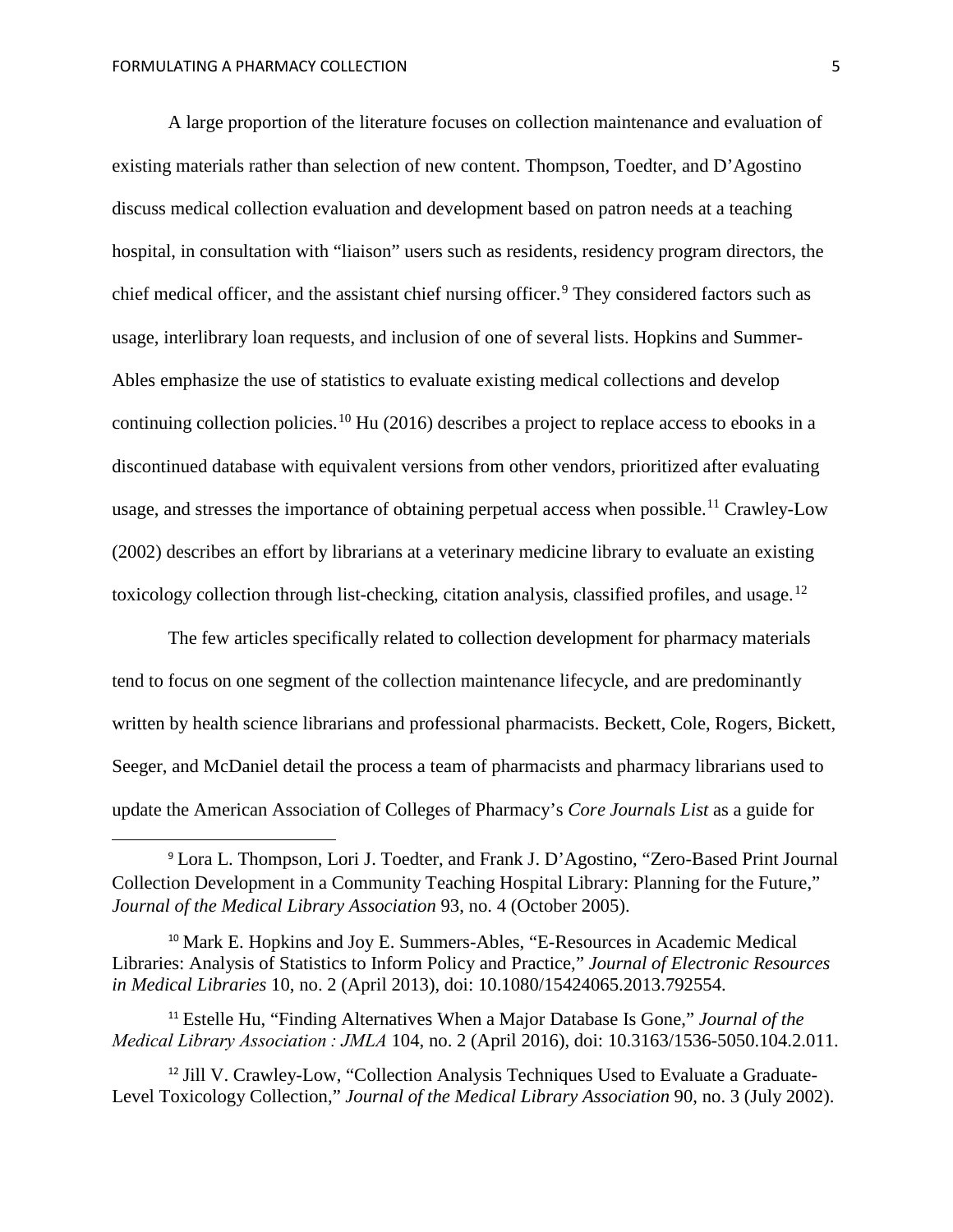developing and maintaining pharmacy collections, including the criteria they applied to make selections for the list.<sup>[13](#page-7-0)</sup> Keogh suggests analyzing local pharmacy theses and dissertations to create core lists of frequently used journals and monographs, which can be added to strengthen an existing collection.<sup>[14](#page-7-1)</sup> Nagaraja and Prashanth (2015) also applied citation analysis and Bradford's law of scattering to their local pharmaceutical science dissertations to develop core journal lists, which they then refined through analysis of their SCImago Journal & Country Ranks and comparison with Keogh's list.<sup>[15,](#page-7-2)[16](#page-7-3)</sup> Flannery offers a guide for collecting retrospective pharmacy materials to build a collection that showcases the history of the discipline, and mentions the use of recommended title lists from professional and academic organizations in the discipline.<sup>[17](#page-7-4)</sup> However, he does not address building a current collection aimed at clinical studies. Kupferberg and Hartel described evaluation of electronic resources as a collaborative effort between medical librarians, pharmacy faculty, and pharmacy students.<sup>[18](#page-7-5)</sup>

<span id="page-7-2"></span><sup>15</sup> Aragudige Nagaraja and A.B Prashanth, "Serials Use in Post Graduates' Dissertations of Pharmaceutical Sciences: Collection Building by Citation Analysis," *Collection Building* 34, no. 3 (July 6, 2015), doi: 10.1108/CB-02-2015-0004.

<sup>16</sup> Keogh, "Resource Use by Pharmacy Graduate Students."

<span id="page-7-4"></span><span id="page-7-3"></span><sup>17</sup> Michael A. Flannery, "Building a Retrospective Collection in Pharmacy: A Brief History of the Literature with Some Considerations for U.S. Health Sciences Library Professionals," *Bulletin of the Medical Library Association* 89, no. 2 (April 2001).

<span id="page-7-5"></span><sup>18</sup> Natalie Kupferberg and Lynda Jones Hartel, "Evaluation of Five Full-Text Drug Databases by Pharmacy Students, Faculty, and Librarians: Do the Groups Agree?," *Journal of the Medical Library Association: JMLA* 92, no. 1 (January 2004).

<span id="page-7-0"></span> <sup>13</sup> Robert D. Beckett, Sabrina W. Cole, Hannah K. Rogers, Skye Bickett, Christina Seeger, and Jennifer A. McDaniel, "Rethinking the Core List of Journals for Libraries That Serve Schools and Colleges of Pharmacy," *Journal of the Medical Library Association : JMLA* 102, no. 4 (October 2014), doi: 10.3163/1536-5050.102.4.011.

<span id="page-7-1"></span><sup>14</sup> Patricia Keogh, "Resource Use by Pharmacy Graduate Students: Dissertations and Theses as Collection Development Tools," *Science & Technology Libraries* 31, no. 2 (April 2012), doi: 10.1080/0194262X.2012.676889.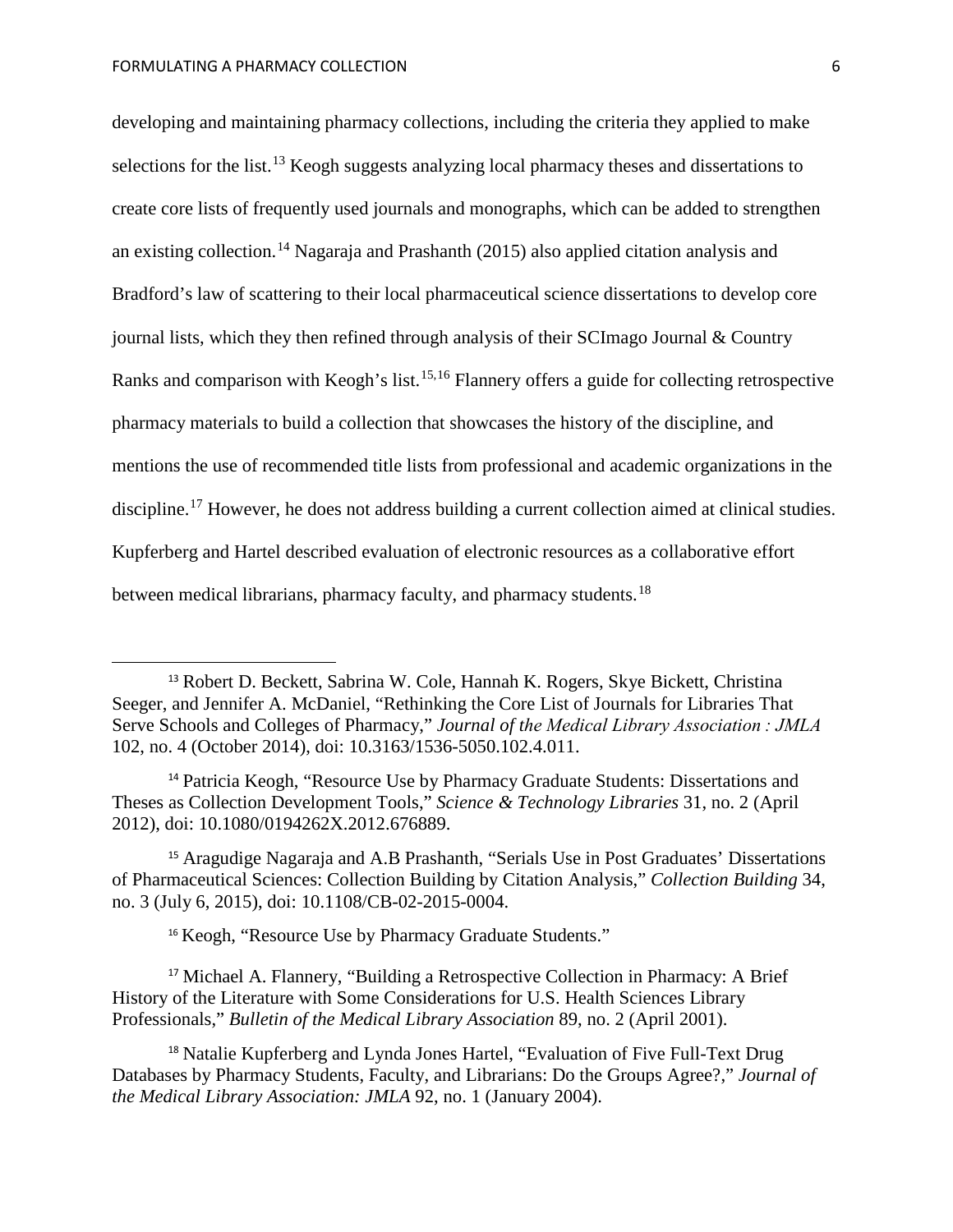Fueled by a projected 19% growth in healthcare jobs, new health science programs at non-medical colleges and universities are being created or planned.<sup>[19](#page-8-0)</sup> This paper aims to fill a gap in the literature by describing the process of building a health science collection without the benefit of subject expertise, and then nurturing its controlled growth.

#### **Building a Pharmacy Collection without a Health Sciences Librarian**

Building a library collection of pharmacy resources at Chapman University was a collaborative effort between a team of librarians, all of whom lacked a background in the health sciences:

- The Electronic Resources Librarian, a recent hire from a larger state university where she worked as support staff in the collection development department. Despite a background in the humanities, she had experience supporting and interacting with medical librarians.
- The Science Librarian, who covered all of the university's existing science and technology programs, and who had a background in computer science.
- The Chair of the Collection Management division, who also had a background in the humanities.

These three worked with the Dean and Associate Dean of the Libraries, the Chair of the Systems and Technology Division, and the Head of Serials, as well as with faculty and administrators from the pharmacy school, to build the collection.

The process began in August 2013, two years before the school would open. Because the library team lacked disciplinary knowledge, it relied heavily on the expertise of others to identify

<span id="page-8-0"></span> <sup>19</sup> U.S. Bureau of Labor Statistics, "Healthcare Occupations," *Occupational Outlook Handbook*, accessed September 12, 2016, http://www.bls.gov/ooh/healthcare/home.htm.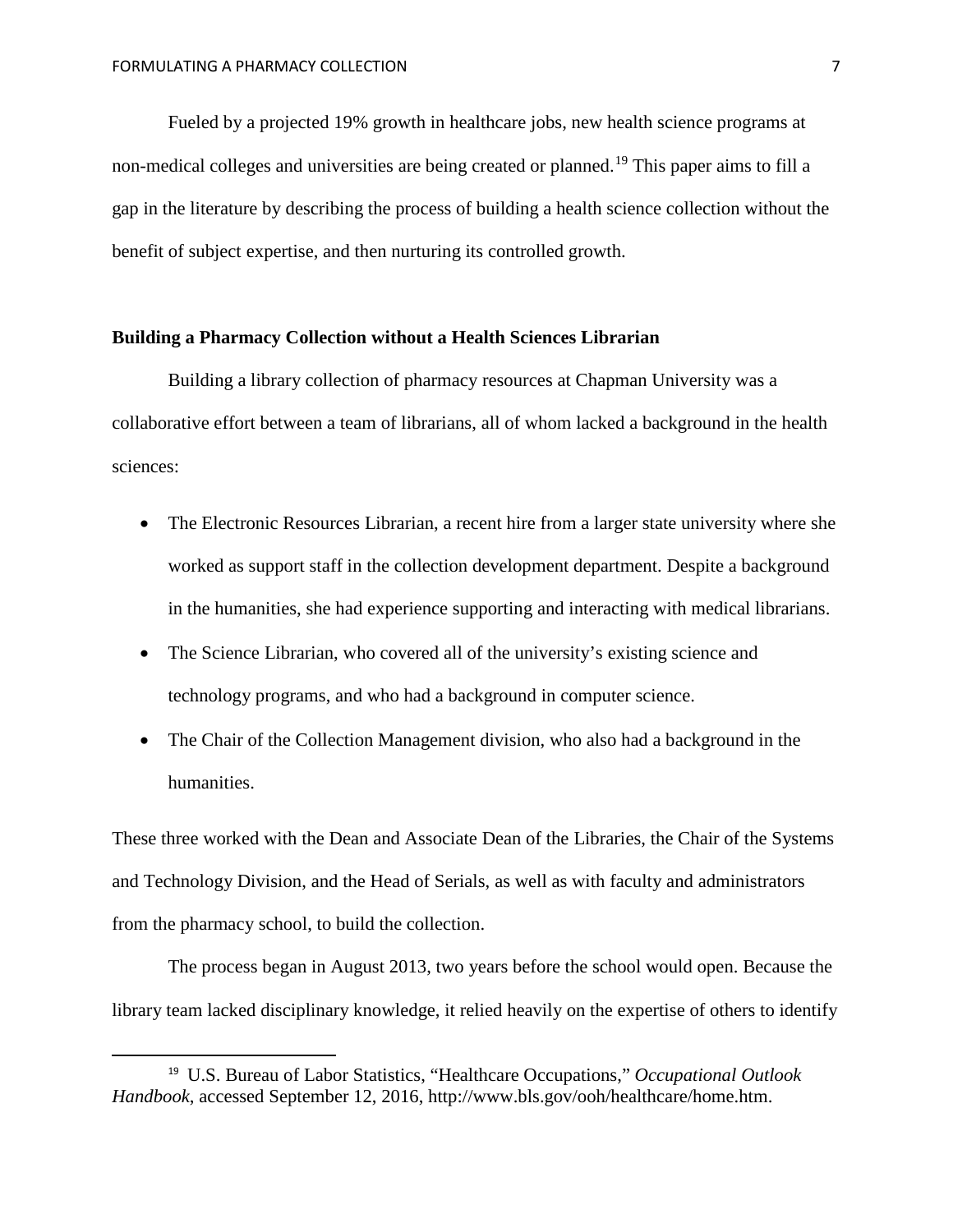an initial set of resources to pursue. The Science Librarian analyzed the most recent version of the American Association of Colleges of Pharmacy's (AACP) *Core List of Journals for Libraries that Serve Schools and Colleges of Pharmacy* (hereafter referred to as the *Core Journals List*) to determine which journals the library already had current access to, embargoed access to, or needed to either subscribe to or obtain through interlibrary loan.<sup>[20](#page-9-0)</sup> With that framework in place, the Electronic Resources Librarian began investigating pricing for unsubscribed journals on the list and researching additional journals and databases that might be useful to a pharmacy program. By the end of September, she had compiled a comprehensive, 37 page report titled "An Overview of Library Resources Necessary to Support Chapman University's School of Pharmacy." This report detailed existing health science database subscriptions and the costs the library had already invested in them, as well as unsubscribed pharmacy databases available either through consortial deals or through individual subscriptions. The report also listed current relevant journal subscriptions, divided by whether current access, embargoed access, or back file was available through the Libraries. After that came the list of journals to which the library should subscribe. Finally, there came a list of miscellaneous resources to pursue, which were primarily e-book packages. The report concluded with a summary of funding needed to move forward. Individual monographs were not included in this report, as they would be addressed through a later step in the collection development process.

Existing resources were identified by subject area. Chapman University already had a physical therapy program and an online nursing program, so databases with general health

<span id="page-9-0"></span> <sup>20</sup> Charles Brown, Nathan Ragland, Kelly Shields, and Belinda Yff, "AACP Core List of Journals for Libraries That Serve Schools and Colleges of Pharmacy, 4th Edition," *American Association of Colleges of Pharmacy*, 2010,

[http://www.aacp.org/governance/SECTIONS/libraryinformationscience/Documents/Core%20Jo](http://www.aacp.org/governance/SECTIONS/libraryinformationscience/Documents/Core%20Journal%20Lists/2010%20Core%20Journals%20List.pdf) [urnal%20Lists/2010%20Core%20Journals%20List.pdf.](http://www.aacp.org/governance/SECTIONS/libraryinformationscience/Documents/Core%20Journal%20Lists/2010%20Core%20Journals%20List.pdf)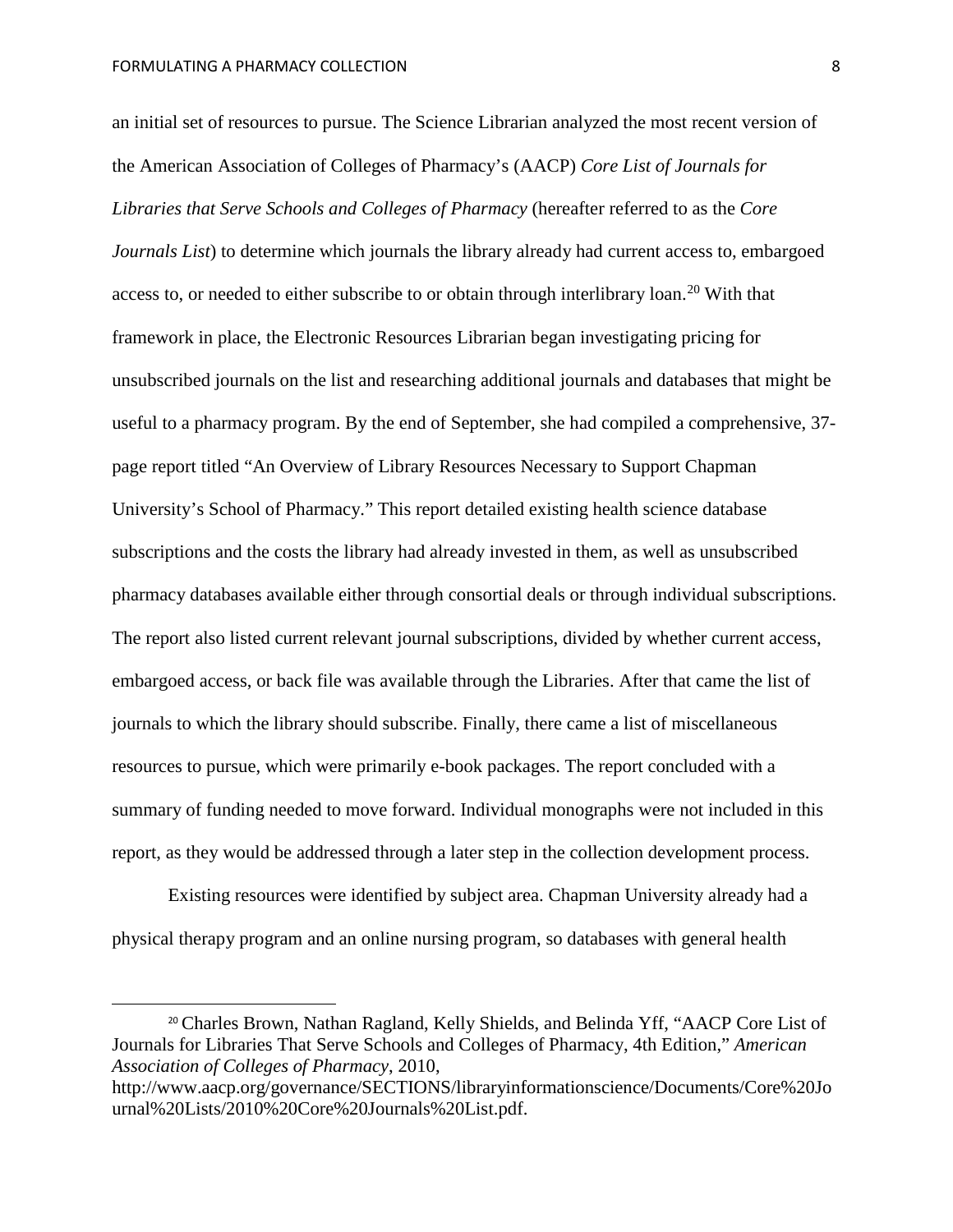sciences content were easy to pull from those subject guides. Relevant journals were identified by filtering the journal finder for titles under either the Pharmacy or Pharmacology subject headings. New titles were identified through several criteria. Unsubscribed journals on the AACP *Core Journals List* were included automatically. Additional databases and journals were added after examining the holdings of other pharmacy schools to determine what was widely considered useful. Still more were identified through examination of resources available through consortial deals.

Additional databases were discovered through developing relationships with vendors, often prompted when the Electronic Resources Librarian reached out for pricing on one resource and was made aware of others that each company offered. Because the budget for pharmacy resources had not yet been set, and because it was known it would start small and grow over time, it was necessary to bring vendors into the loop early and plan together for the long term. When possible the report included pricing projections for inflation several years in the future, so that resource acquisition could be planned over a long timeline if funds were not immediately available to acquire everything of interest. The report was designed to be as comprehensive and thorough in its selections as possible, ideally reflecting the widest possible range of resources that could be acquired to support a broad and diverse pharmacy school. It also became the foundation for the pharmacy subject guide that the Electronic Resources Librarian created to keep librarians and pharmacy faculty apprised of the library's holdings. It was also useful for administrative meetings between the library and the pharmacy school's administration when discussing current progress and future budgeting and needs.

In October 2013 the pharmacy school administration used Doody's Core Titles and the June 2013 edition of the AACP's *Basic Resources for Pharmacy Education*, (both lists of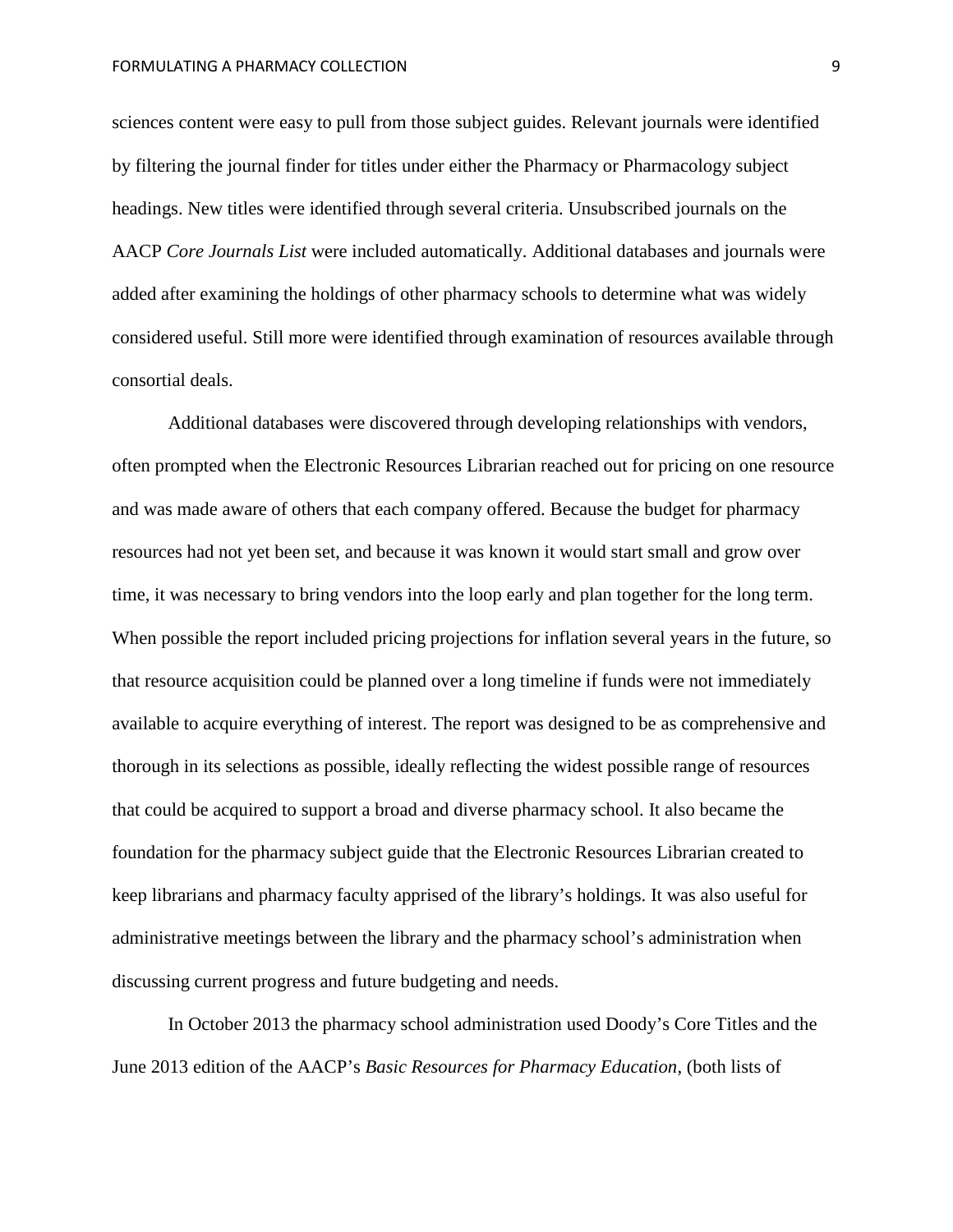recommended monographs for pharmacy programs) to create a prioritized list of books they wanted the library to acquire.<sup>[21,](#page-11-0)[22](#page-11-1)</sup> The Electronic Resources Librarian analyzed this list to identify existing holdings and to determine format availability and costs for unowned titles. After discussing with the pharmacy faculty and administration, it was agreed that the Chair of Collection Management would begin purchasing this foundational monograph collection at predetermined intervals throughout the next year. While most of the titles were only available in print, the few that were available electronically required the Electronic Resources Librarian and the Chair of Collection Management to work closely with the library's book vendor to put a license in place and set up a process to purchase single-title ebooks, which was a departure from the library's normal practice of purchasing only ebook packages. They also began purchasing customized MARC records that allowed the Chair to acquire and make ebooks available via the OPAC quickly, easing the cataloging process for new materials.

Additionally, the library worked closely with the Dean of the pharmacy school to secure access to its first pharmacy database - one of the "big two" the pharmacy faculty had decided to aim for after reading the initial library report. In exchange for a signed license guaranteeing a paid subscription at a pre-set date closer to the school's opening, they were able to secure immediate access to a "sandbox" account, i.e. an extended, password-protected trial, for the halfdozen faculty already hired. This allowed the faculty to begin using the database to plan curriculum, as well as to show the accreditors a signed license indicating library support for the

<span id="page-11-0"></span> <sup>21</sup> "Doody's Core Titles 2016," *Doody Enterprises, Inc.,* 2016, http://www.doody.com/dct/.

<span id="page-11-1"></span><sup>22</sup> Sharon Giovenale and Barbara Nanstiel, eds., "Basic Resources for Pharmacy Education," *American Association of Colleges of Pharmacy*, June 2013. [http://www.aacp.org/governance/SECTIONS/libraryinformationscience/Documents/Basic%20R](http://www.aacp.org/governance/SECTIONS/libraryinformationscience/Documents/Basic%20Resources%20for%20Pharmacy%20Education/2013%20Jun%20Basic%20Resources%20for%20Pharmacy%20Education.pdf) [esources%20for%20Pharmacy%20Education/2013%20Jun%20Basic%20Resources%20for%20](http://www.aacp.org/governance/SECTIONS/libraryinformationscience/Documents/Basic%20Resources%20for%20Pharmacy%20Education/2013%20Jun%20Basic%20Resources%20for%20Pharmacy%20Education.pdf) [Pharmacy%20Education.pdf.](http://www.aacp.org/governance/SECTIONS/libraryinformationscience/Documents/Basic%20Resources%20for%20Pharmacy%20Education/2013%20Jun%20Basic%20Resources%20for%20Pharmacy%20Education.pdf)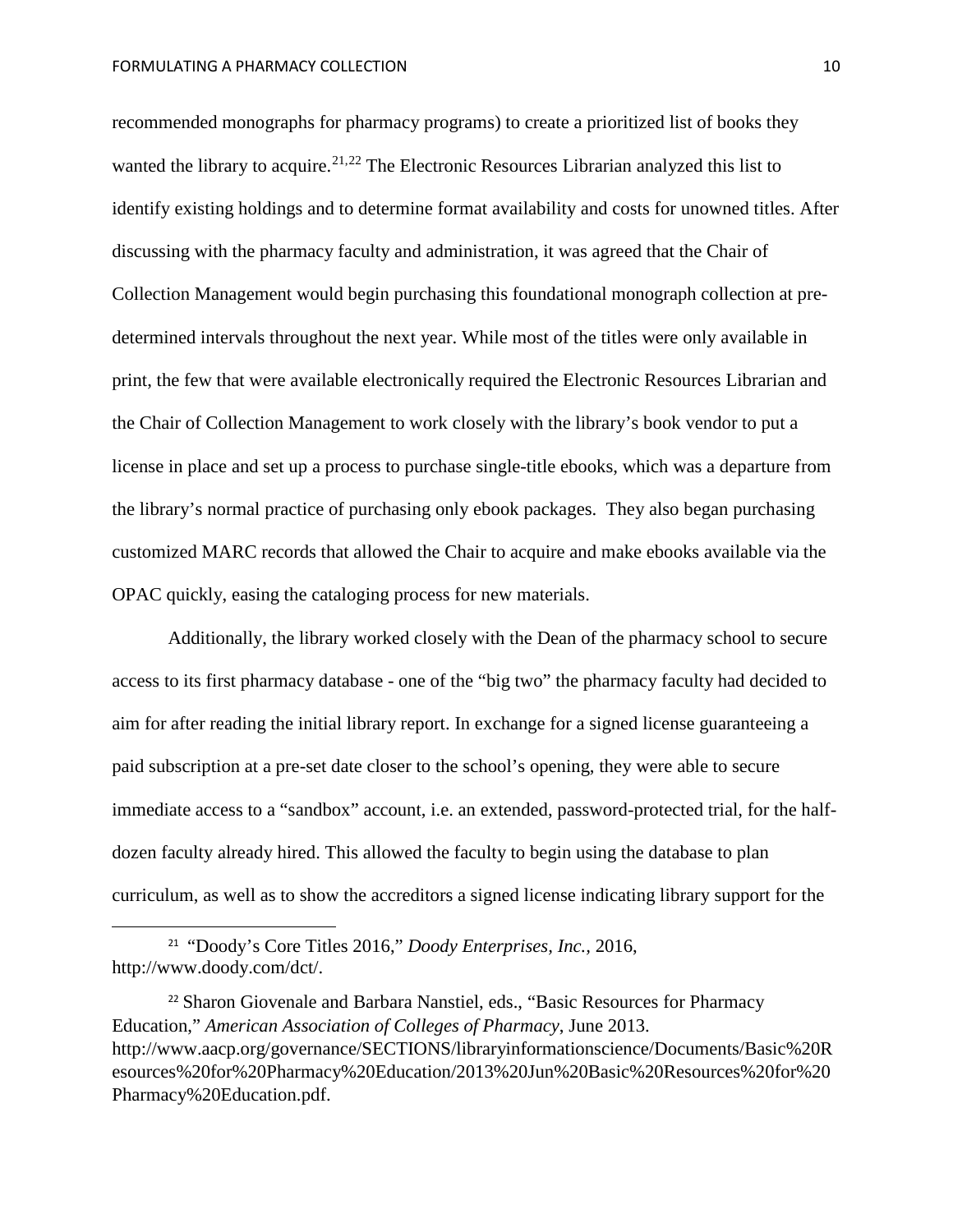school, without having to invest a lot of money up front in a resource that only a few people could use. It also guaranteed the vendor a future sale and promoted good relations with the university. As it turned out, the faculty liked the resource so much that the library ended up initiating a paid subscription six months later, so new faculty could use the full database as they were hired.

In October the Libraries also expanded its Web of Knowledge holdings, in the process acquiring two databases that were included in the initial Overview of Library Resources report. The Electronic Resources Librarian wrote an addendum to include these updates in future budgeting discussions.

In December 2013 the Electronic Resources Librarian worked with a different vendor to strike a deal for the second key database identified by the pharmacy faculty. Eventually a fouryear license was signed, with small, tiered increases to the cost each year to account for growing pharmacy FTE. In exchange for paying for all four years up-front, the vendor provided a steep discount and the library avoided unpredictable inflation that might have resulted from a standard yearly renewal. An additional database and e-book collection were acquired in January 2014, following consultation between the librarians and the pharmacy faculty.

In March 2014 the Electronic Resources Librarian analyzed the newest edition of the AACP *Core Journals List*. [23](#page-12-0) This allowed the Libraries to benchmark their progress since the last iteration of the list and update their progress to pharmacy faculty and, eventually,

<span id="page-12-0"></span> <sup>23</sup> Robert D. Beckett, Skye Bickett, Sabrina W. Cole, Timothy Hutcherson, Jennifer A. McDaniel, Hannah K. Rogers, and Christina Seeger, "AACP Core List of Journals for Libraries That Serve Schools and Colleges of Pharmacy, 5th Edition," *American Association of Colleges of Pharmacy*, 2013,

http://www.aacp.org/governance/SECTIONS/libraryinformationscience/Documents/Core%20Jo urnal%20Lists/2013%20Core%20Journals%20List.pdf.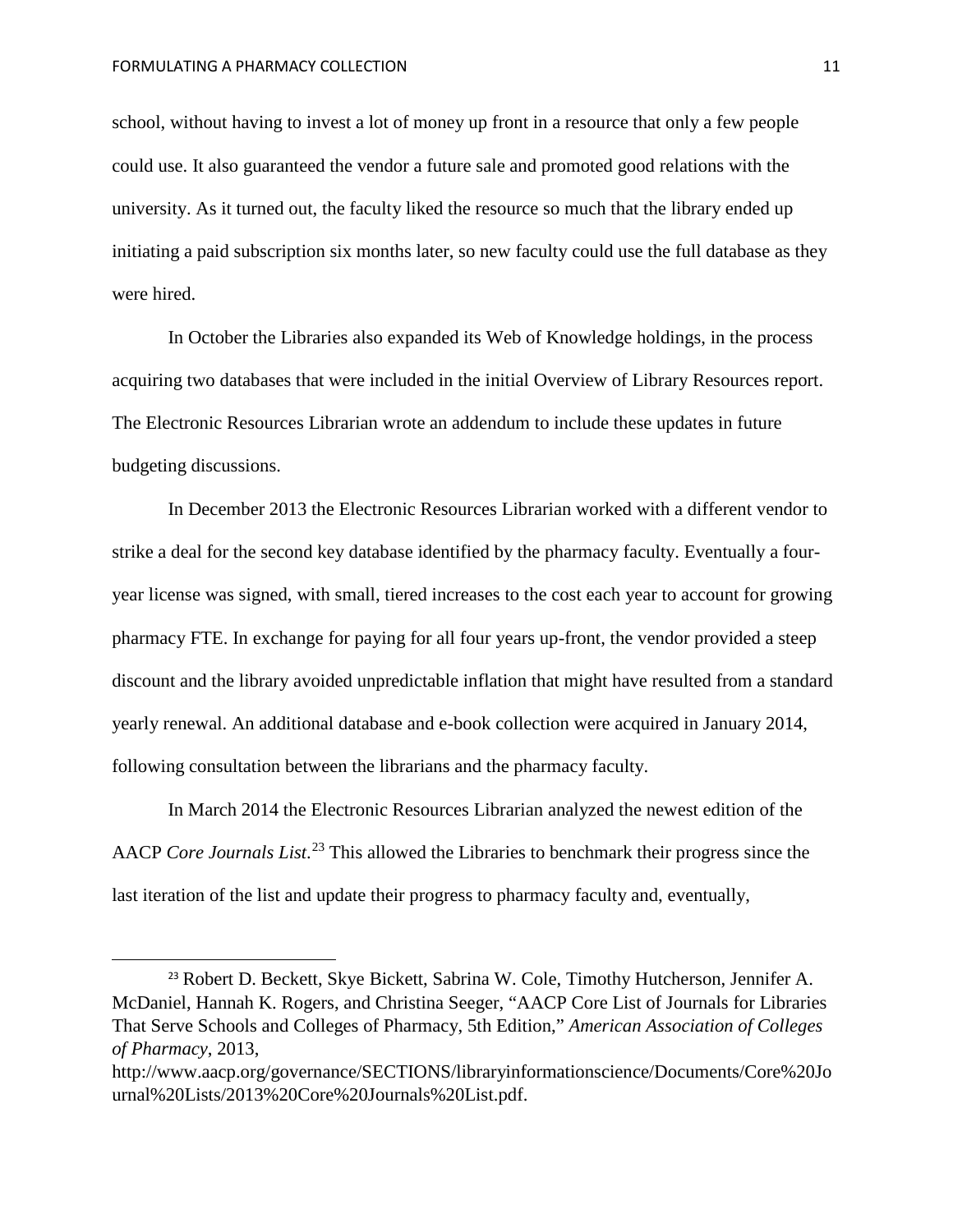#### FORMULATING A PHARMACY COLLECTION **12** 12

accreditors. The list of unsubscribed titles was sent to the pharmacy faculty, so they could mark priorities for new subscriptions with fiscal year-end funds. In July the pharmacy faculty also provided their priorities from the June 2014 update of the AACP *Basic Resources for Pharmacy Education*, as well as the most recent iteration of Doody's Core Titles. [24](#page-13-0) The Electronic Resources Librarian noted which titles were available through existing subscriptions, then worked with the Chair of Collection Management to purchase the remaining monographs. Both of these analyses were used to create new comprehensive reports on resources acquired for review by the Deans of the library and the pharmacy school in May and August.

With most of the core collection in place, the library team visited the health sciences campus, provided advice on the space that would come to be known as the Health Science Study Commons, and began preparing for the transfer of print monographs that had been purchased for the program. The team also assessed the space remaining for future print collections, which would impact collection decisions going forward and solidify the commitment to finding electronic versions of, or alternatives to, requested texts. Electronic collection development still continued, albeit at a slower pace, with the Electronic Resources Librarian coordinating trials for new resources periodically, per faculty request.

As the accreditation site visit in November 2014 drew near, the Dean and Associate Dean of the library, Science Librarian, Electronic Resources Librarian, Interlibrary Loan Librarian, and the Chair of the Systems and Technology division coordinated to prepare a document detailing library resources and services. This report was well-received by the accreditors during

<span id="page-13-0"></span><sup>&</sup>lt;sup>24</sup> Sharon Giovenale and Barbara Nanstiel, eds., "Basic Resources for Pharmacy Education," *American Association of Colleges of Pharmacy*, June 2014, http://www.aacp.org/governance/SECTIONS/libraryinformationscience/Documents/Basic%20R esources%20for%20Pharmacy%20Education/2014%20June%20Basic%20Resources%20for%20 Pharmacy%20Education.pdf.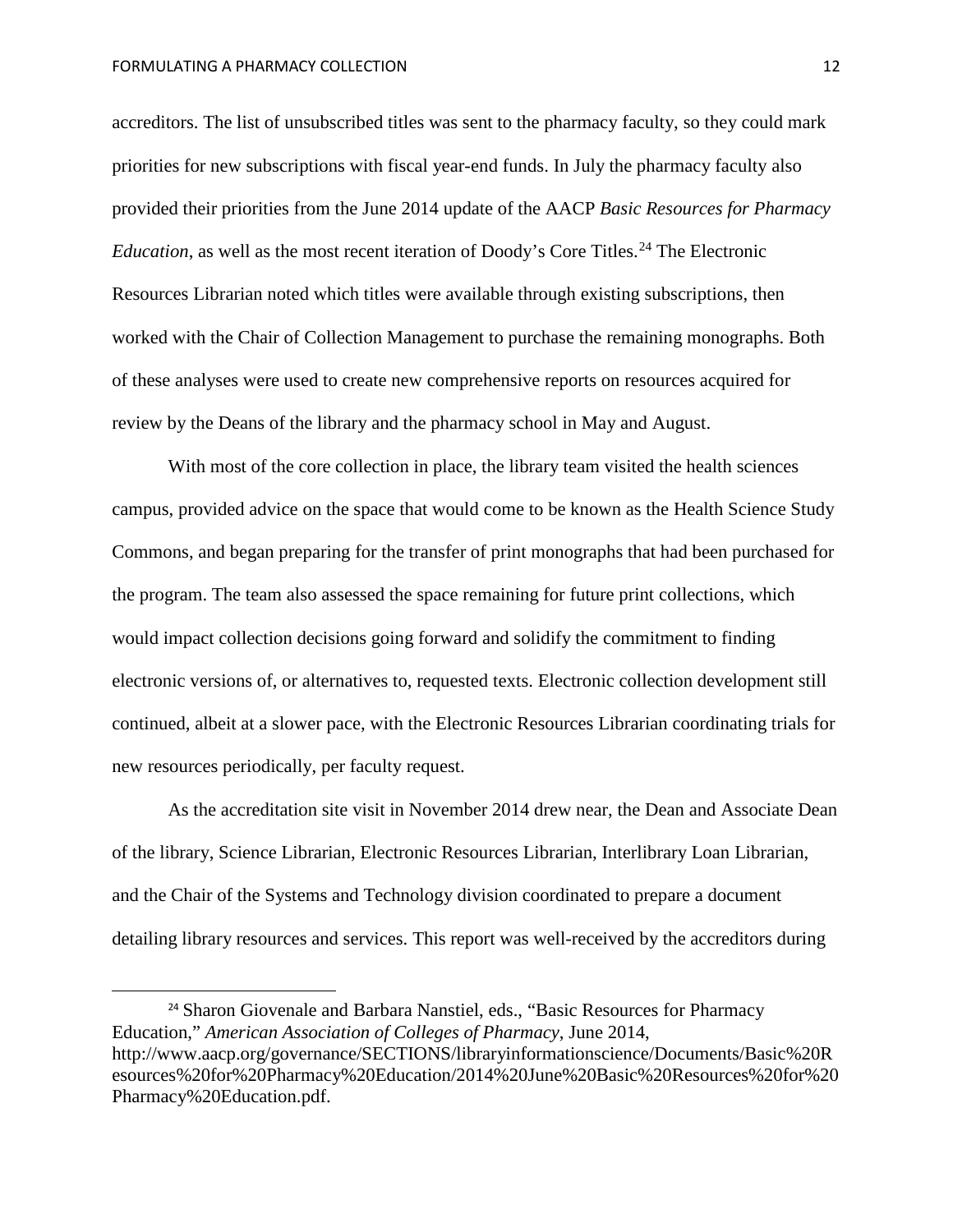their meeting with the library representatives. A new version of the AACP *Basic Resources for Pharmacy Education* monograph list was released in January 2015, and analyzed for collection ideas as previous lists had been.<sup>[25](#page-14-0)</sup> In spring 2015 five students began a joint Bachelor of Science in Biochemistry and Molecular Biology/Master of Science in Pharmaceutical Sciences program, the pharmacy faculty and the library team began preparing accreditation documents for a future PhD in Pharmaceutical Sciences program, and the search began for a full-time health sciences librarian.

With accreditation received the inaugural cohort of 80 Doctor of Pharmacy students began classes in fall 2015. The Electronic Resources Librarian and the Science Librarian filled in as interim health science librarians, each traveling to the health science campus one day a week and offering dedicated virtual office hours at the original campus for reference, instruction, and troubleshooting access issues to make sure patrons could use the collections properly. The Electronic Resources Librarian continued consulting with the Chair of Collection Management to develop the collection, and in October once again analyzed the newest iteration of the AACP *Core Journals List* to track progress and identify new subscriptions. At the end of the year, the Electronic Resources Librarian consulted with the pharmacy faculty, who opted to cancel one of the original database subscriptions that had been difficult to work with in favor of another resource. A Health Sciences Librarian was finally hired in February 2016, and the Electronic Resources Librarian created one final overview of available pharmacy resources, highlighting this cancellation so the new librarian would be prepared for any questions about it.

<span id="page-14-0"></span><sup>&</sup>lt;sup>25</sup> William Lundmark and Sharon Giovenale, eds., "Basic Resources for Pharmacy Education," *American Association of Colleges of Pharmacy*, January 2015, [http://www.aacp.org/governance/SECTIONS/libraryinformationscience/Documents/Basic%20R](http://www.aacp.org/governance/SECTIONS/libraryinformationscience/Documents/Basic%20Resources%20for%20Pharmacy%20Education/BasicResourcesforPharmacyEducationJanuary2015.pdf) [esources%20for%20Pharmacy%20Education/BasicResourcesforPharmacyEducationJanuary201](http://www.aacp.org/governance/SECTIONS/libraryinformationscience/Documents/Basic%20Resources%20for%20Pharmacy%20Education/BasicResourcesforPharmacyEducationJanuary2015.pdf) [5.pdf.](http://www.aacp.org/governance/SECTIONS/libraryinformationscience/Documents/Basic%20Resources%20for%20Pharmacy%20Education/BasicResourcesforPharmacyEducationJanuary2015.pdf)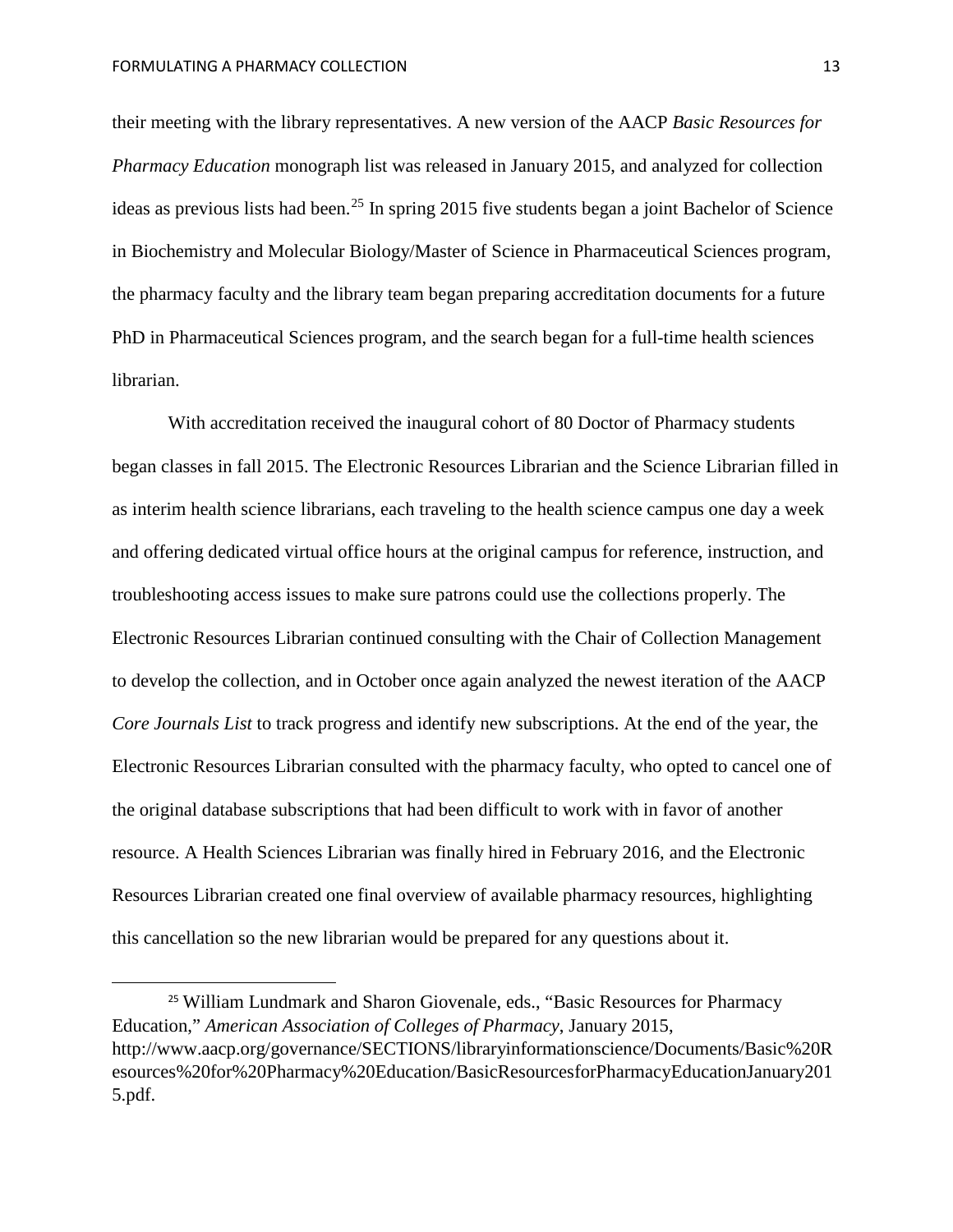#### **Collection Development After the Hire of a Health Sciences Librarian**

Upon arrival at Chapman University's Harry and Diane Rinker Health Science Campus, the new Health Sciences Librarian found a small, highly relevant print collection, a robust suite of electronic resources, an under-used study commons, and a faculty invested in the library and institution's success. A unique aspect of this job is that it is situated in the building that houses pharmacy faculty offices, administration, and student services, rather than in the library. This affords the Health Sciences Librarian the luxury of both casual and intentional encounters with faculty, staff, and students as well as the ability to informally but continuously assess collection usage and unmet needs.

Attending faculty meetings, programs, and events offered by the pharmacy school facilitated learning about the pharmacy program and its future direction. As the third trimester (P3) of pharmacy school was beginning shortly after the librarian's arrival, teaching opportunities arose including a guest lecture in the school's Drug Information and Informatics class, a course (at other schools) sometimes taught or co-taught by health science librarians. Beyond teaching one class, the Health Sciences Librarian continued to attend this course to help students access necessary resources during in-class activities and later with homework. Participating in this class allowed the librarian to immediately recognize gaps in the collection and work to address them. The first database identified as essential was needed to provide authoritative information on dietary supplements and natural medicines. As it was nearing the end of the fiscal year, the Electronic Resources Librarian expedited trial access to a database for the campus and the students relied heavily on this resource for P3 assignments. The library later licensed this database.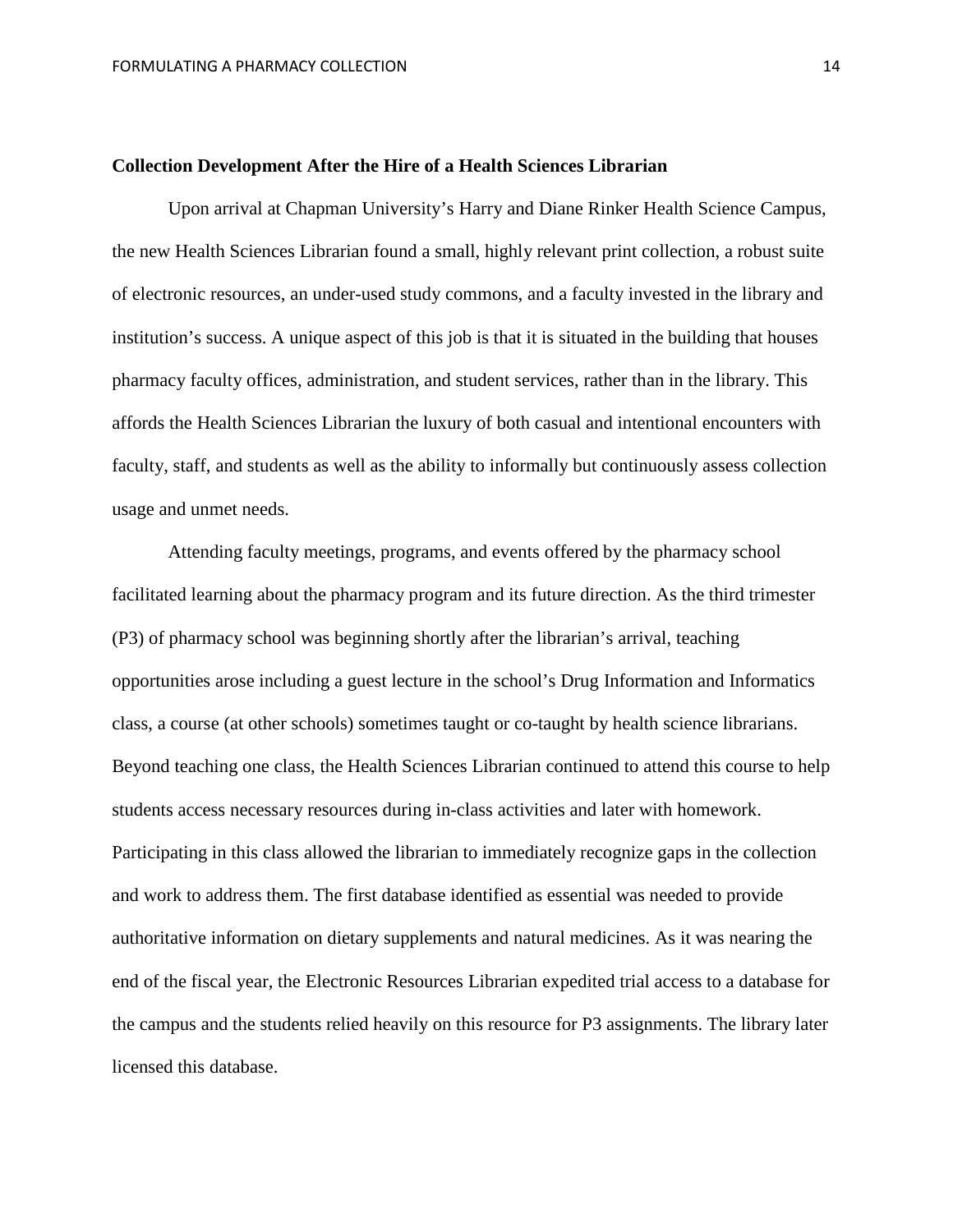Working closely with the students as they begin their professional placement rotations has illuminated another unmet need: quick, reliable, high quality, access to drug information on their smartphones. When asked questions during rotations, the students need to know where to find resources to help with clinical decision-making. While Chapman University licenses a common pharmacy database, students have been reluctant to download the associated app because of user reviews. The Health Sciences Librarian used the app and was able to recommend it before the start of the upcoming academic year.

In addition to students and teaching faculty, the pharmacy school has a growing research presence and is beginning a PhD program in pharmaceutical sciences. To gauge the need of these constituents, the Health Sciences Librarian reviews faculty and researcher publications, inquires about research directions, and meets with new health sciences faculty and researchers. Because the pharmacy school is currently in a hiring phase, frequent requests for additional resources and access points are fielded. While this list of periodicals and databases is diverse and growing, the library expects to continue to work with the pharmacy school to provide the necessary scholarly materials.

This logical approach to collection building – consulting the literature, reviewing existing holdings, and vendor outreach -- is supplemented by significant end-user input. Before purchase or licensing, the library evaluates quality, relevancy, and cost and considers trial-access feedback. This leads to empowered faculty invested in the library and appreciative of the services and resources provided. However, like all schools, some constituents remain uninformed of the resources available. Initiatives to increase awareness of available resources are an ongoing process. Combining networking, class instruction, faculty interactions, and targeted communications, the Health Sciences Librarian hopes to increase knowledge and usage of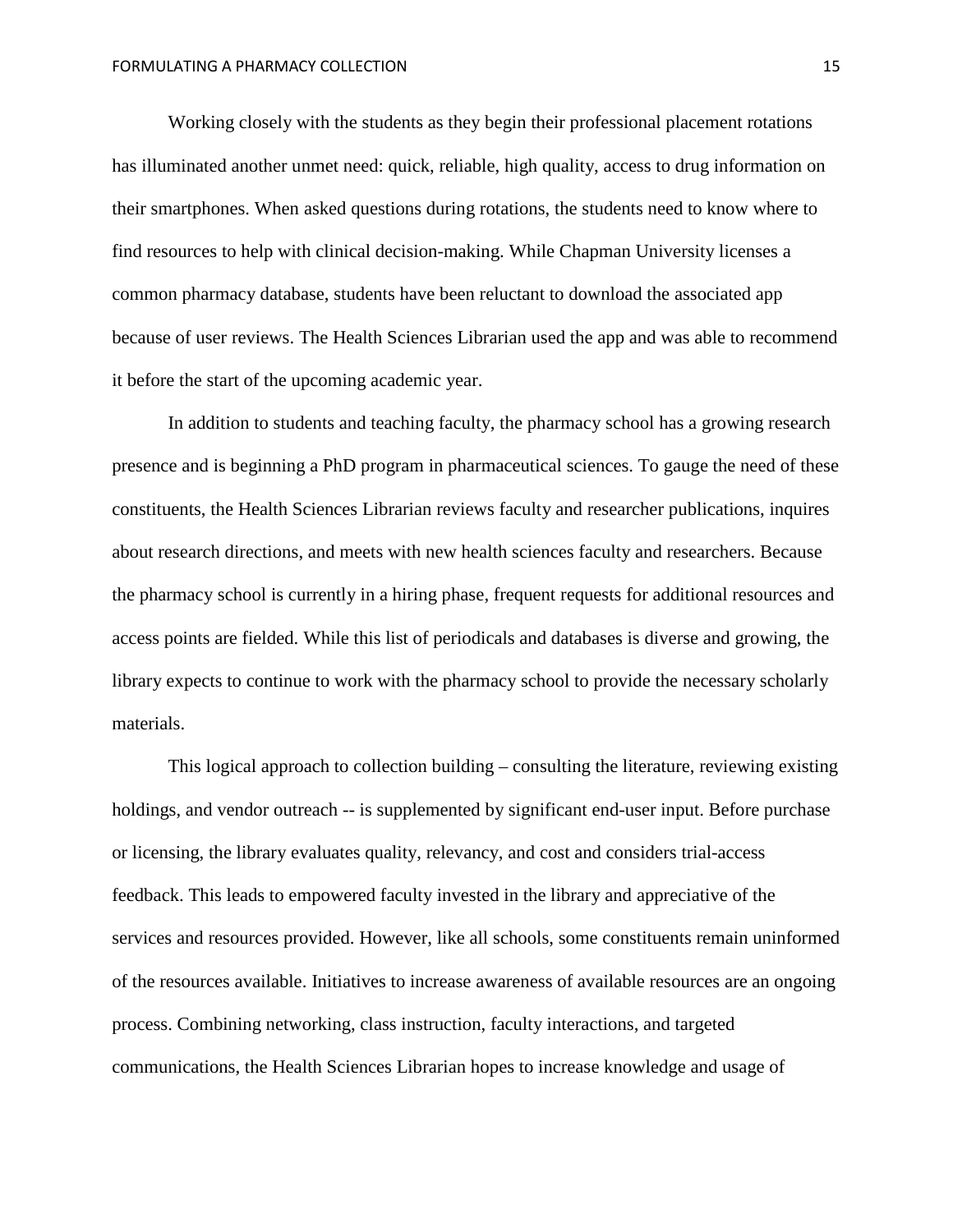subscribed resources. Additionally, the once under-used study commons is now humming with activity.

### **Best Practices for Non-Health Science Librarians Looking to Build a Health Science Collection**

Building any library collection without disciplinary knowledge can be daunting, but in the case of the health sciences, and particularly pharmacy, it is not necessary to start from scratch. A wealth of resources exist to enable non-health science librarians to build a strong core collection, such as lists of recommended titles from professional organizations, accrediting institutions, and even certain vendors. In particular Chapman University relied heavily on the *Core Journals List* and the *Basic Resources for Pharmacy Education* list from the American Association of Colleges of Pharmacy, and to a lesser extent on Doody's Core Titles for broader health science collections. These lists are generally updated at least every few years, if not more frequently, so it is easy to determine which resources are recommended without fear of obsolescence.

Collaboration is key, whether it is between librarians and library staff, with faculty and administrators in the health science program, or with vendors. Solicit faculty input to decide which resources to pursue, or at least which to pursue first. This can be done by sending prepared lists of recommended titles to prioritize, or by asking for recommendations based on faculty experience at prior institutions. As faculty develop their curriculum, maintain open communication and encourage them to send you recommendations for specific titles or feedback about gaps in the collection that you can then take to vendors to fill. If the library does not have a health science librarian, it is vital to utilize an electronic resources librarian as a critical player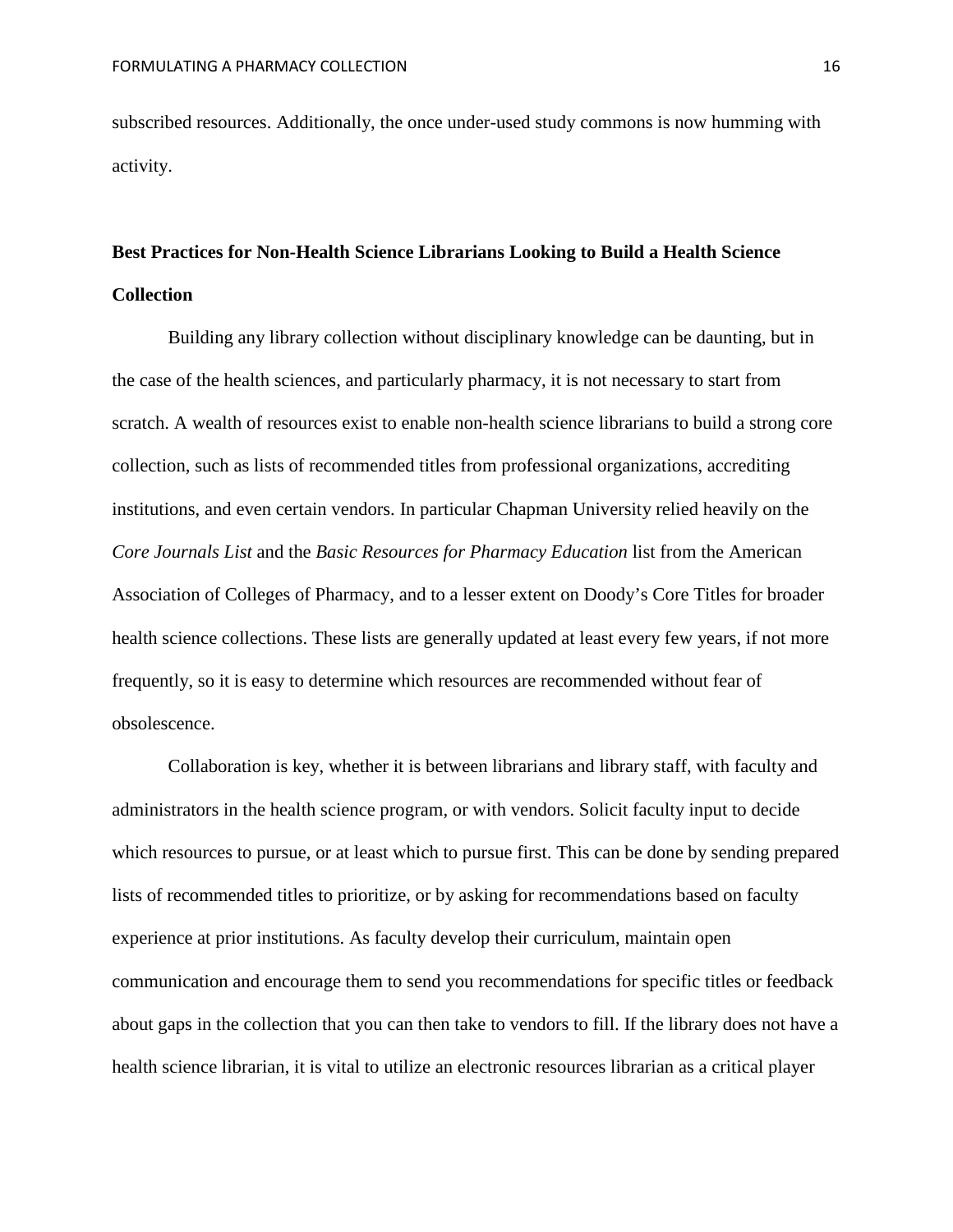and collaborative partner in these early stages. The required expertise in navigating the electronic resources landscape will allow this individual to fulfill the crucial tasks of keeping a pulse on the budget, tracking offers and deals from multiple vendors, and weighing the needs and desires of different factions to build the best collection possible.

A competent electronic resources librarian will also be skilled in developing relationships with key vendors, which can help with identifying new resources that might fill gaps in the existing collection, as well as aid in brokering deals that are advantageous to everyone. In some cases vendors may be willing to negotiate a reduced price or an extended trial if there is a guaranteed sale down the line. If only a few faculty will be using a specific resource, try negotiating a deal for discounted access until the program launches, or a tiered inflation structure that matches FTE growth, so that prices are lower when there are few students. Locking in multiyear deals often results in steep discounts over year-to-year pricing, since there is little risk of cancellation in the middle of the subscription period. If the university has available funding, prepaying for several years of access can also encourage beneficial price structures.

Begin planning early and think in the long term when it comes to building a collection. Obtain quotes for resources of interest early, plan which will be priorities, and then wait for an advantageous time to purchase or subscribe. Developing a well-structured, far-seeing collection development plan both helps the library budget how to spend new pots of money and strengthens requests for additional funding, by showing that care and attention has been paid to supporting the new program in its early stages while also anticipating its future needs.

Finally, remember that collection development plans can be adjusted as a program grows. Some resources may not fill needs as well as hoped. In Chapman University's case one database was cancelled after a year because the vendor put so many restrictions on access that it was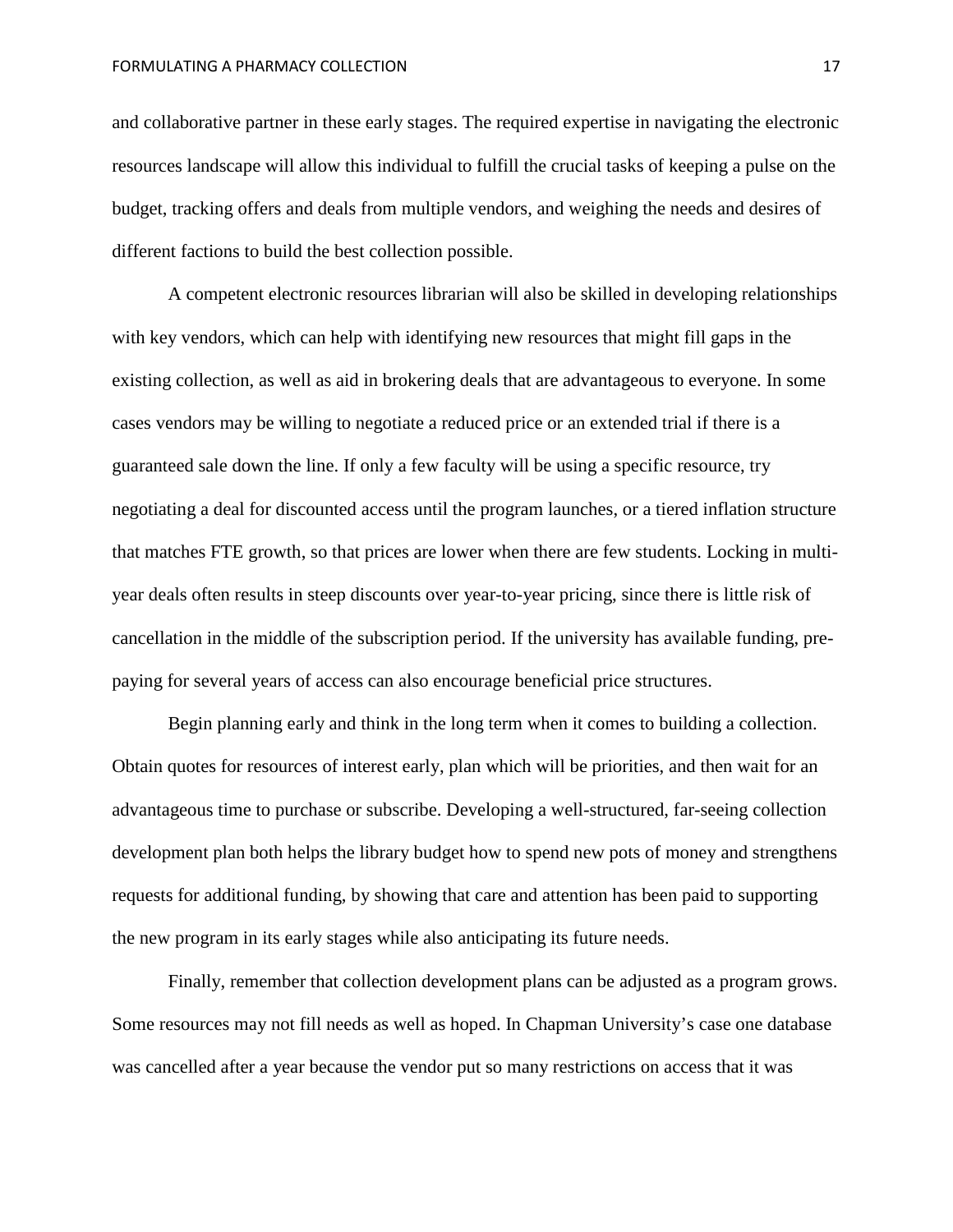difficult to get students to use it. Throughout the previous semester, though, different needs had become evident as the faculty transitioned from planning to teaching and used the library's resources to support the approved curriculum, and so the funds were diverted to a new database instead. Library collections are not static, nor should they be in support of a program as dynamic and evolving as the health sciences. Through collaboration and consulting of trusted resources, though, new collections can flourish even without a disciplinary expert in the librarian's role.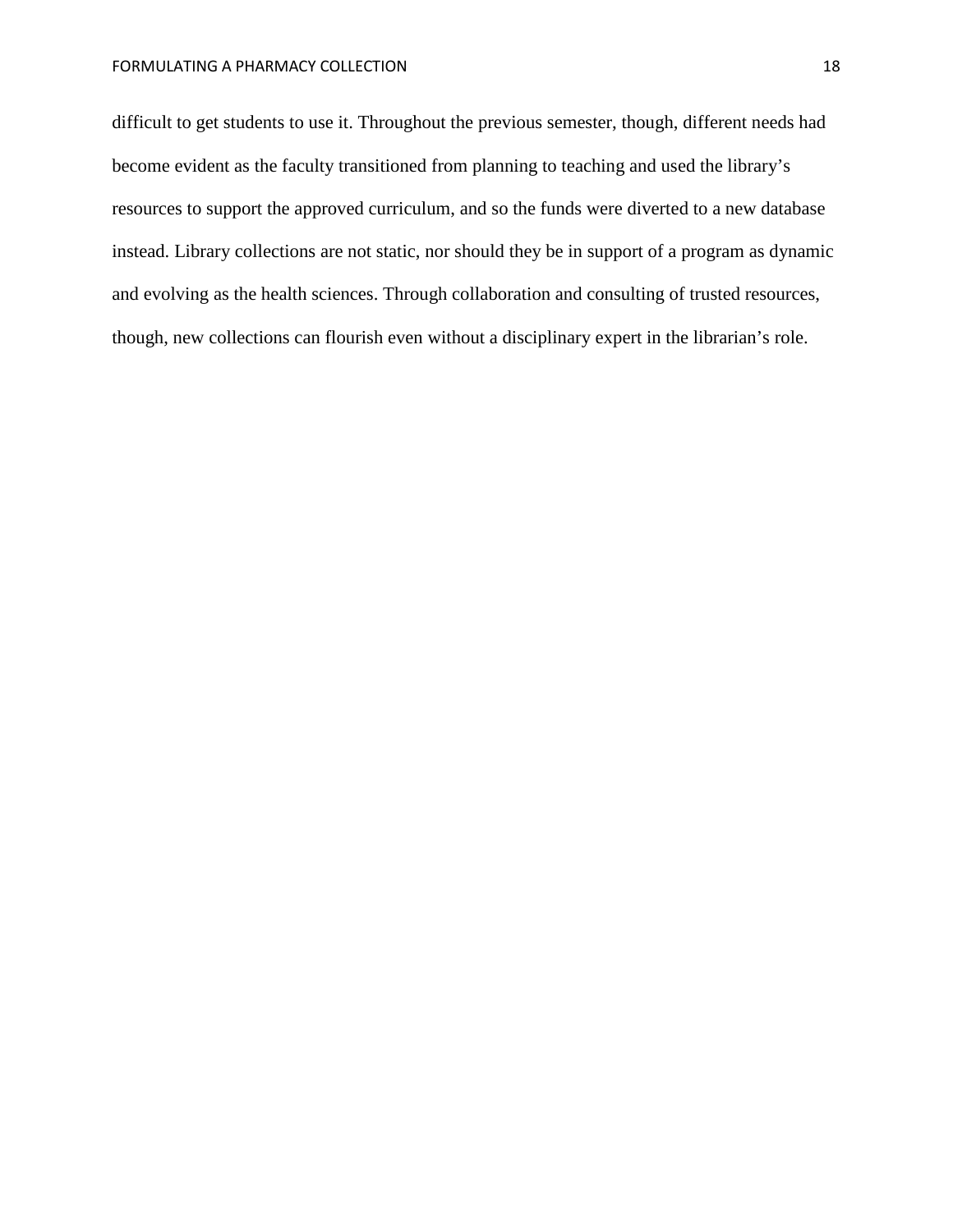#### **Bibliography**

- Beckett, Robert D., Skye Bickett, Sabrina W. Cole, Timothy Hutcherson, Jennifer A. McDaniel, Hannah K. Rogers, and Christina Seeger. "AACP Core List of Journals for Libraries That Serve Schools and Colleges of Pharmacy, 5th Edition." *American Association of Colleges of Pharmacy.* 2013. http://www.aacp.org/governance/SECTIONS/libraryinformationscience/Documents/Core %20Journal%20Lists/2013%20Core%20Journals%20List.pdf.
- Beckett, Robert D., Sabrina W. Cole, Hannah K. Rogers, Skye Bickett, Christina Seeger, and Jennifer A. McDaniel. "Rethinking the Core List of Journals for Libraries That Serve Schools and Colleges of Pharmacy." *Journal of the Medical Library Association : JMLA* 102, no. 4 (October 2014): 292–96. doi: 10.3163/1536-5050.102.4.011.
- Blecic, Deborah D., Sue Hollander, and Don Lanier. "Collection Development and Outsourcing in Academic Health Sciences Libraries: A Survey of Current Practices." *Bulletin of the Medical Library Association* 87, no. 2 (April 1999): 178–86.
- Brown, Charles, Nathan Ragland, Kelly Shields, and Belinda Yff. "AACP Core List of Journals for Libraries That Serve Schools and Colleges of Pharmacy, 4th Edition." *American Association of Colleges of Pharmacy*. 2010. [http://www.aacp.org/governance/SECTIONS/libraryinformationscience/Documents/Core](http://www.aacp.org/governance/SECTIONS/libraryinformationscience/Documents/Core%20Journal%20Lists/2010%20Core%20Journals%20List.pdf) [%20Journal%20Lists/2010%20Core%20Journals%20List.pdf.](http://www.aacp.org/governance/SECTIONS/libraryinformationscience/Documents/Core%20Journal%20Lists/2010%20Core%20Journals%20List.pdf)
- Crawley-Low, Jill V. "Collection Analysis Techniques Used to Evaluate a Graduate-Level Toxicology Collection." *Journal of the Medical Library Association* 90, no. 3 (July 2002): 310–16.
- "Doody's Core Titles 2016." *Doody Enterprises, Inc.* 2016. http://www.doody.com/dct/.
- Flannery, Michael A. "Building a Retrospective Collection in Pharmacy: A Brief History of the Literature with Some Considerations for U.S. Health Sciences Library Professionals." *Bulletin of the Medical Library Association* 89, no. 2 (April 2001): 212–21.
- Giovenale, Sharon, and Barbara Nanstiel, eds. "Basic Resources for Pharmacy Education." *American Association of Colleges of Pharmacy*. June 2014. http://www.aacp.org/governance/SECTIONS/libraryinformationscience/Documents/Basi c%20Resources%20for%20Pharmacy%20Education/2014%20June%20Basic%20Resour ces%20for%20Pharmacy%20Education.pdf.
- Giovenale, Sharon, and Barbara Nanstiel, eds. "Basic Resources for Pharmacy Education." *American Association of Colleges of Pharmacy.* June 2013. [http://www.aacp.org/governance/SECTIONS/libraryinformationscience/Documents/Basi](http://www.aacp.org/governance/SECTIONS/libraryinformationscience/Documents/Basic%20Resources%20for%20Pharmacy%20Education/2013%20Jun%20Basic%20Resources%20for%20Pharmacy%20Education.pdf) [c%20Resources%20for%20Pharmacy%20Education/2013%20Jun%20Basic%20Resourc](http://www.aacp.org/governance/SECTIONS/libraryinformationscience/Documents/Basic%20Resources%20for%20Pharmacy%20Education/2013%20Jun%20Basic%20Resources%20for%20Pharmacy%20Education.pdf) [es%20for%20Pharmacy%20Education.pdf.](http://www.aacp.org/governance/SECTIONS/libraryinformationscience/Documents/Basic%20Resources%20for%20Pharmacy%20Education/2013%20Jun%20Basic%20Resources%20for%20Pharmacy%20Education.pdf)
- Hendrix, Dean, and Linda Hasman. "A Survey of Collection Development for United States Medical Licensing Examination (USMLE) and National Board Dental Examination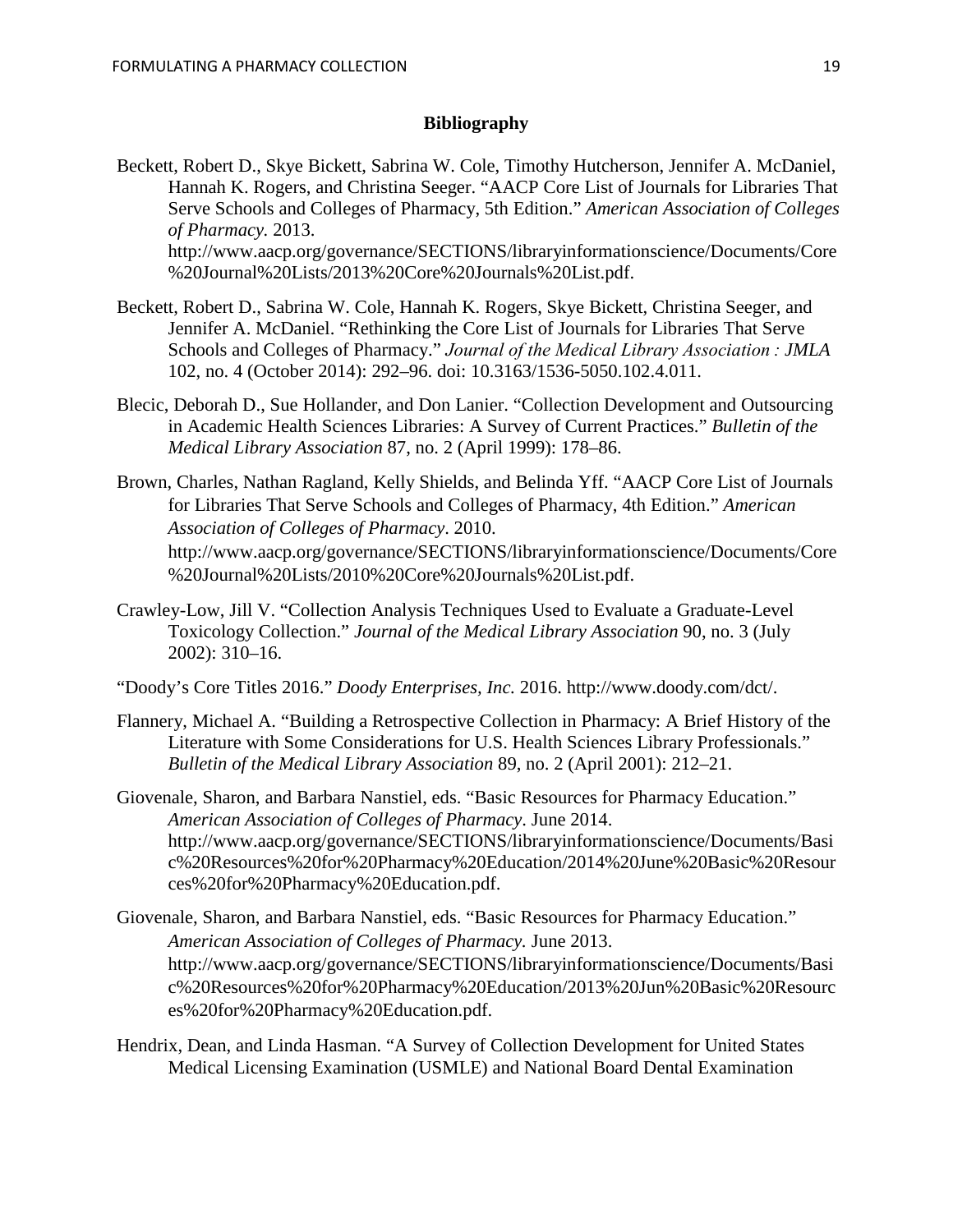(NBDE) Preparation Material." *Journal of the Medical Library Association : JMLA* 96, no. 3 (July 2008): 207–16. doi: 10.3163/1536-5050.96.3.006.

- Hopkins, Mark E., and Joy E. Summers-Ables. "E-Resources in Academic Medical Libraries: Analysis of Statistics to Inform Policy and Practice." *Journal of Electronic Resources in Medical Libraries* 10, no. 2 (April 2013): 71–78. doi: 10.1080/15424065.2013.792554.
- Hu, Estelle. "Finding Alternatives When a Major Database Is Gone." *Journal of the Medical Library Association : JMLA* 104, no. 2 (April 2016): 150–53. doi: 10.3163/1536- 5050.104.2.011.
- Keogh, Patricia. "Resource Use by Pharmacy Graduate Students: Dissertations and Theses as Collection Development Tools." *Science & Technology Libraries* 31, no. 2 (April 2012): 200–229. doi: 10.1080/0194262X.2012.676889.
- Kupferberg, Natalie, and Lynda Jones Hartel. "Evaluation of Five Full-Text Drug Databases by Pharmacy Students, Faculty, and Librarians: Do the Groups Agree?" *Journal of the Medical Library Association: JMLA* 92, no. 1 (January 2004): 66–71.
- Lundmark, William, and Sharon Giovenale, eds. "Basic Resources for Pharmacy Education." American Association of Colleges of Pharmacy, January 2015. [http://www.aacp.org/governance/SECTIONS/libraryinformationscience/Documents/Basi](http://www.aacp.org/governance/SECTIONS/libraryinformationscience/Documents/Basic%20Resources%20for%20Pharmacy%20Education/BasicResourcesforPharmacyEducationJanuary2015.pdf) [c%20Resources%20for%20Pharmacy%20Education/BasicResourcesforPharmacyEducati](http://www.aacp.org/governance/SECTIONS/libraryinformationscience/Documents/Basic%20Resources%20for%20Pharmacy%20Education/BasicResourcesforPharmacyEducationJanuary2015.pdf) [onJanuary2015.pdf.](http://www.aacp.org/governance/SECTIONS/libraryinformationscience/Documents/Basic%20Resources%20for%20Pharmacy%20Education/BasicResourcesforPharmacyEducationJanuary2015.pdf)
- McKnight, Michelynn. "Health Sciences Resource Selection Guides: A Comparative Review." *Journal of Hospital Librarianship* 13, no. 2 (April 2013): 98–112. doi: 10.1080/15323269.2013.770369.
- Nagaraja, Aragudige, and A.B Prashanth. "Serials Use in Post Graduates' Dissertations of Pharmaceutical Sciences: Collection Building by Citation Analysis." *Collection Building* 34, no. 3 (July 6, 2015): 94–101. doi: 10.1108/CB-02-2015-0004.
- Papadakos, Janet, Aileen Trang, David Wiljer, Chiara Cipolat Mis, Alaina Cyr, Audrey Jusko Friedman, Mauro Mazzocut, Michelle Snow, Valeria Raivich, and Pamela Catton. "What Criteria Do Consumer Health Librarians Use to Develop Library Collections? A Phenomenological Study." *Journal of the Medical Library Association : JMLA* 102, no. 2 (April 2014): 78–84. doi: 10.3163/1536-5050.102.2.003.
- Shearer, Barbara S., Carolyn Klatt, and Suzanne P. Nagy. "Development of a New Academic Digital Library: A Study of Usage Data of a Core Medical Electronic Journal Collection." *Journal of the Medical Library Association : JMLA* 97, no. 2 (April 2009): 93–101. doi: 10.3163/1536-5050.97.2.005.
- Shearer, Barbara S., and Suzanne P. Nagy. "Developing an Academic Medical Library Core Journal Collection in the (Almost) Post-Print Era: The Florida State University College of Medicine Medical Library Experience." *Journal of the Medical Library Association: JMLA* 91, no. 3 (July 2003): 292–302.